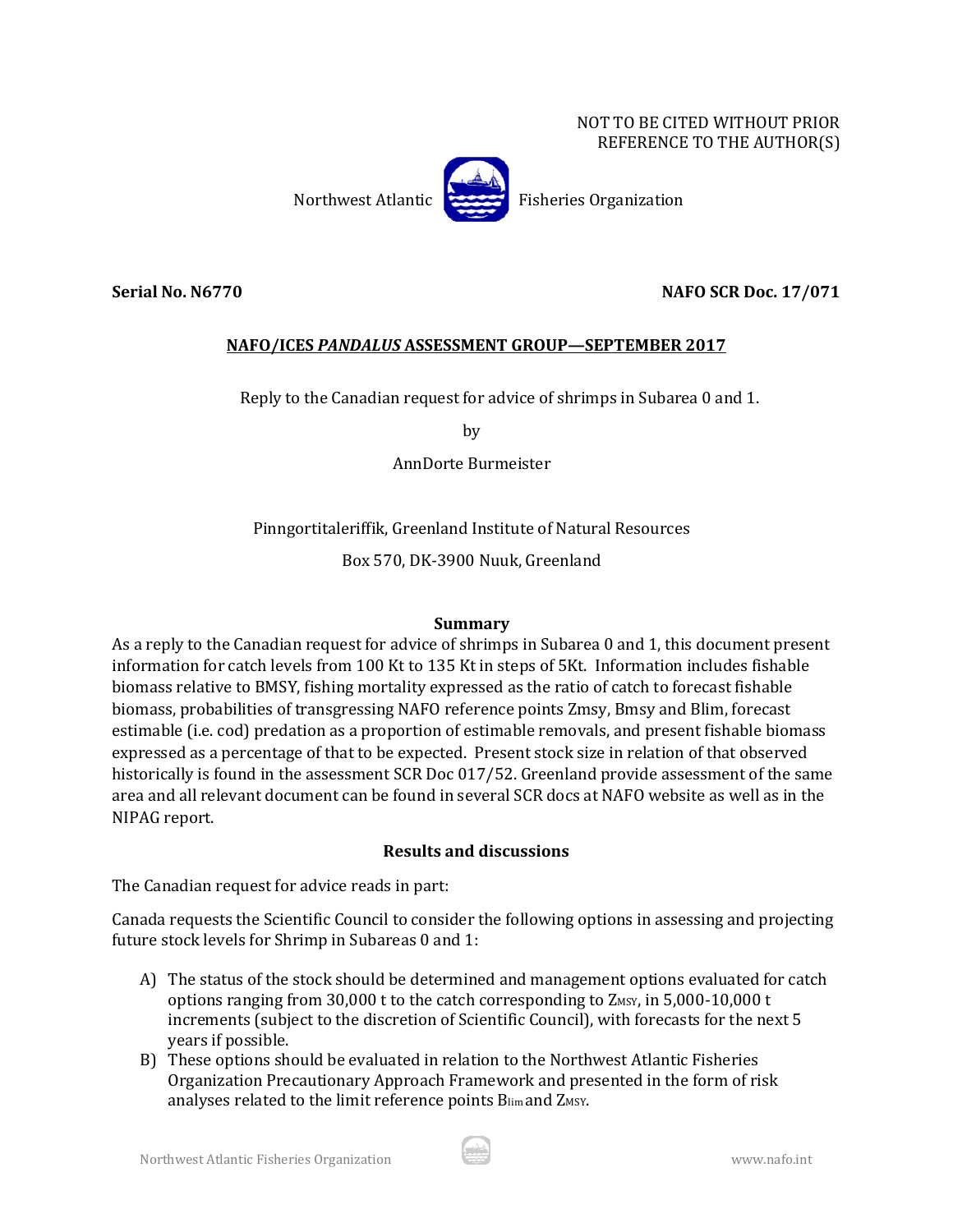C) Presentation of the results should include the following:

i) a graph and table of historical yield and fishing mortality for the longest time period possible;

2

- ii) a graph of biomass relative to B  $_{MST}$ , and recruitment levels for the longest time period possible.
- iii) a graph of the stock trajectory compared to Blim and/or B MSY and Z MSY.;
- iv) graphs and tables of total mortality (Z) and fishable biomass for a range of projected catch options (as noted in 2 a) for the years 2018 to 2022 if possible. Projections should include both catch options and a range of cod biomass levels considered appropriate by SC. Results should include risk analyses of falling below B<sub>MSY</sub> and B<sub>lim</sub>, and of exceeding Z MSY.;
- v) a graph of the total area fished for the longest time period possible; and
- vi) any other graph or table the Scientific Council feels is relevant.
- Ad a). The following pages present information for catch levels from 100 Kt to 135 Kt in steps of 5Kt Information includes fishable biomass relative to BMSY, fishing mortality expressed as the ratio of catch to forecast fishable biomass, probabilities of transgressing NAFO reference points Zmsy, Bmsy and Blim, forecast estimable (i.e. cod) predation as a proportion of estimable removals, and present fishable biomass expressed as a percentage of that to be expected. Present stock size in relation of that observed historically is found in the assessment SCR Doc. 017/52.
- Ad b) Risks of transgressing NAFO reference points are tabulated.

Ad c)

- i) Historical catches are shown in the fishery SCR Doc. 017/55 Historical total mortality is shown in the assessment SCR Doc. 017/52.
- ii) Historical biomass relative to Bmsy is shown in the assessment SCR Doc. 017/52 and in the modelling SCR Doc 16/047. The meaning of 'recruitment levels' is not clear, but historical numbers of 'age-2' shrimps are shown in the survey SCR Doc. 017/51 and the assessment SCR Doc. 017/52.
- iii) It is not clear how 'stock trajectory' is to be differentiated from 'biomass' requested under ii), but past values of relative biomass and relative mortality are shown in the assessment SCR Doc. and the modelling SCR Doc.017/52.
- iv) See a)
- v) It is not clear what is meant by 'total area fished'; standardised and unstandardised effort are shown in the fishery SCR Doc. 017/55 and 'effective statistical areas fished' is shown in the fishery SCR Doc. 014/61 by both catch and effort.

#### **References**

BURMEISTER, AD., AND F.F RIGET. 2017. A Provisional Assessment of the Shrimp Stock off West Greenland in 2017.NAFO SCR Doc. 017/052, Ser. No. N6721. 17pp.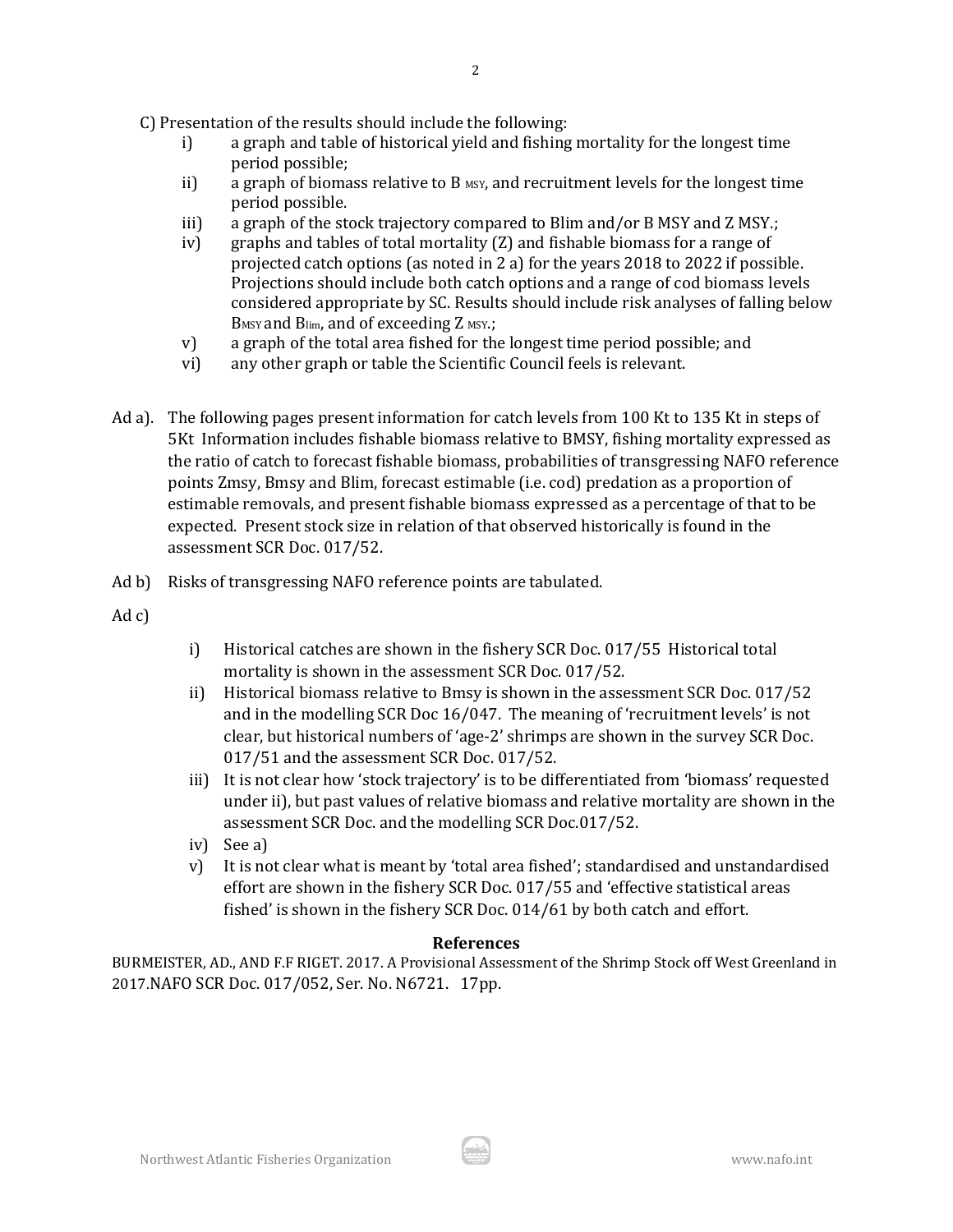# **Tables**

Please have a look at the following pages.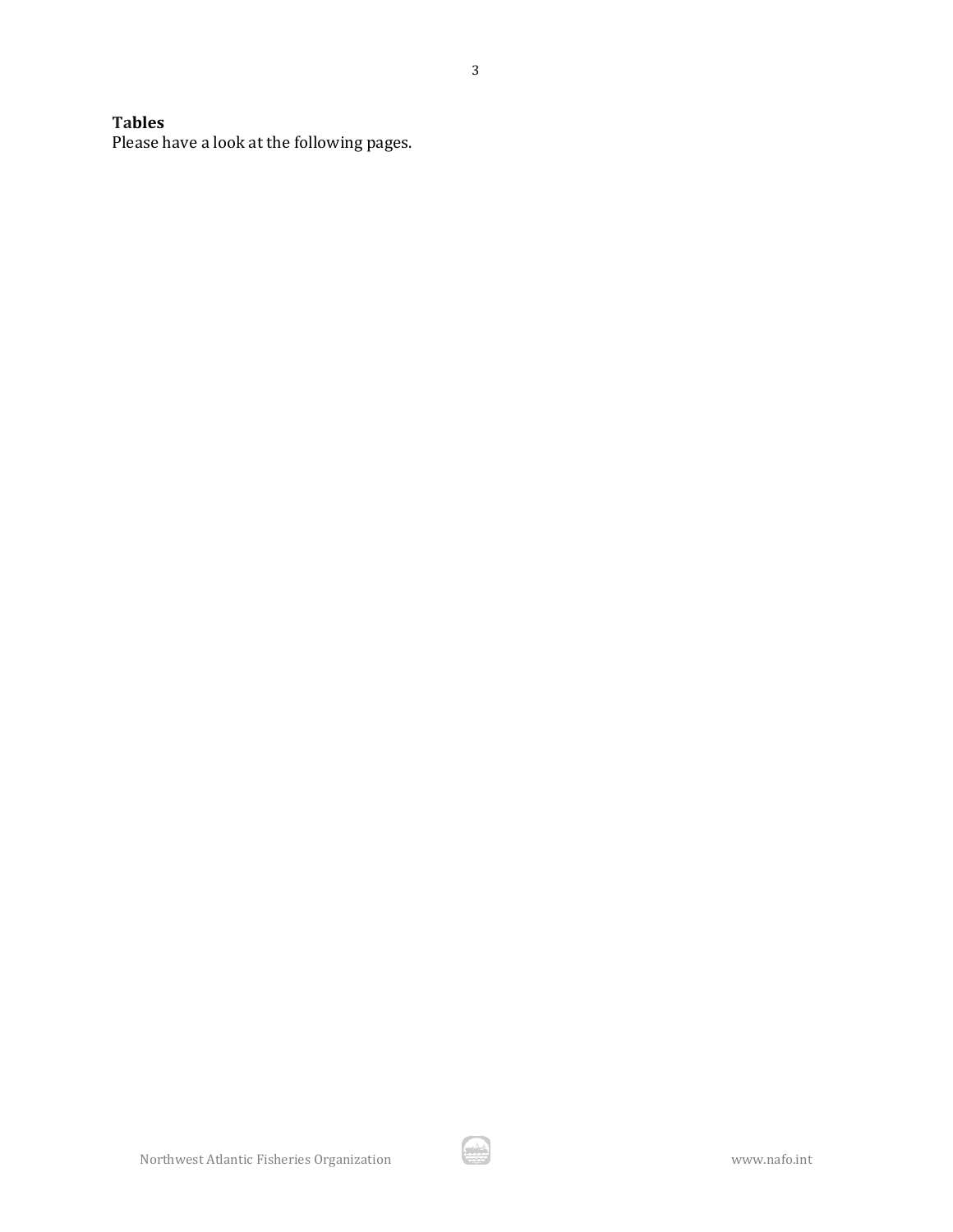| Catch level 100 Kt; Cod 10 Kt               |      |      |      |      |      |
|---------------------------------------------|------|------|------|------|------|
|                                             | 2018 | 2019 | 2020 | 2021 | 2022 |
| Fishable Biomass, end of year, w.r.t Bmsy   | 1.39 | 1.41 | 1.40 | 1.41 | 1.41 |
| Exploitation rate (catch) (%)               | 4.85 | 4.78 | 4.81 | 4.79 | 4.79 |
| P, Z greater than $Zmsy$ (%)                | 15.6 | 16.9 | 17.8 | 18.2 | 18.6 |
| P, FB less than Bmsy $(\%)$                 | 13.4 | 14.5 | 15.3 | 16.3 | 16.6 |
| P, FB less than Blim $(\%)$                 | 0.0  | 0.0  | 0.0  | 0.0  | 0.2  |
| Estimable predation (Kt)                    | 3.6  | 3.6  | 3.5  | 3.4  | 3.4  |
| Estimable predation (% of removals)         | 3.5  | 3.4  | 3.4  | 3.3  | 3.3  |
| Relative fishable biomass, end current year | 100  | 98   | 99   | 99   | 99   |
|                                             |      |      |      |      |      |
| Catch level 100 Kt; Cod 15 Kt               |      |      |      |      |      |
|                                             | 2018 | 2019 | 2020 | 2021 | 2022 |
| Fishable Biomass, end of year, w.r.t Bmsy   | 1.39 | 1.41 | 1.41 | 1.42 | 1.42 |
| Exploitation rate (catch) (%)               | 4.84 | 4.78 | 4.77 | 4.74 | 4.75 |
| P, Z greater than Zmsy (%)                  | 16.2 | 17.1 | 17.8 | 18.0 | 18.4 |
| P, FB less than Bmsy $(\%)$                 | 14.1 | 14.3 | 14.9 | 15.1 | 16.6 |
| P, FB less than Blim $(\%)$                 | 0.0  | 0.0  | 0.0  | 0.0  | 0.1  |
| Estimable predation (Kt)                    | 5.4  | 5.4  | 5.3  | 5.3  | 5.2  |
| Estimable predation (% of removals)         | 5.2  | 5.1  | 5.0  | 5.0  | 5.0  |
| Relative fishable biomass, end current year | 100  | 99   | 98   | 98   | 98   |
|                                             |      |      |      |      |      |
| Catch level 100 Kt; Cod 20 Kt               |      |      |      |      |      |
|                                             | 2018 | 2019 | 2020 | 2021 | 2022 |
| Fishable Biomass, end of year, w.r.t Bmsy   | 1.39 | 1.39 | 1.39 | 1.38 | 1.39 |
| Exploitation rate (catch) (%)               | 4.86 | 4.84 | 4.85 | 4.88 | 4.86 |
| P, Z greater than $Zmsy$ (%)                | 17.0 | 17.9 | 18.8 | 19.4 | 20.2 |
| P, FB less than Bmsy $(\%)$                 | 13.6 | 15.4 | 15.8 | 17.1 | 17.6 |
| P, FB less than Blim (%)                    | 0.0  | 0.0  | 0.0  | 0.1  | 0.2  |
| Estimable predation (Kt)                    | 7.2  | 7.1  | 7.0  | 6.9  | 6.9  |
| Estimable predation (% of removals)         | 6.8  | 6.6  | 6.5  | 6.4  | 6.4  |
| Relative fishable biomass, end current year | 100  | 100  | 100  | 101  | 100  |
|                                             |      |      |      |      |      |
| Catch level 100 Kt; Cod 25 Kt               |      |      |      |      |      |
|                                             | 2018 | 2019 | 2020 | 2021 | 2022 |
| Fishable Biomass, end of year, w.r.t Bmsy   | 1.39 | 1.39 | 1.40 | 1.40 | 1.40 |
| Exploitation rate (catch) (%)               | 4.85 | 4.83 | 4.81 | 4.80 | 4.82 |
| P, Z greater than $Zmsy$ (%)                | 18.0 | 19.0 | 19.8 | 20.4 | 21.2 |
| P, FB less than Bmsy (%)                    | 13.3 | 14.6 | 16.0 | 17.2 | 18.4 |
| P, FB less than Blim $(\%)$                 | 0.0  | 0.0  | 0.1  | 0.2  | 0.3  |
| Estimable predation (Kt)                    | 9.1  | 8.9  | 8.7  | 8.6  | 8.6  |
| Estimable predation (% of removals)         | 8.3  | 8.2  | 8.0  | 7.9  | 7.9  |
|                                             |      |      | 99   |      | 99   |
| Relative fishable biomass, end current year | 100  | 100  |      | 99   |      |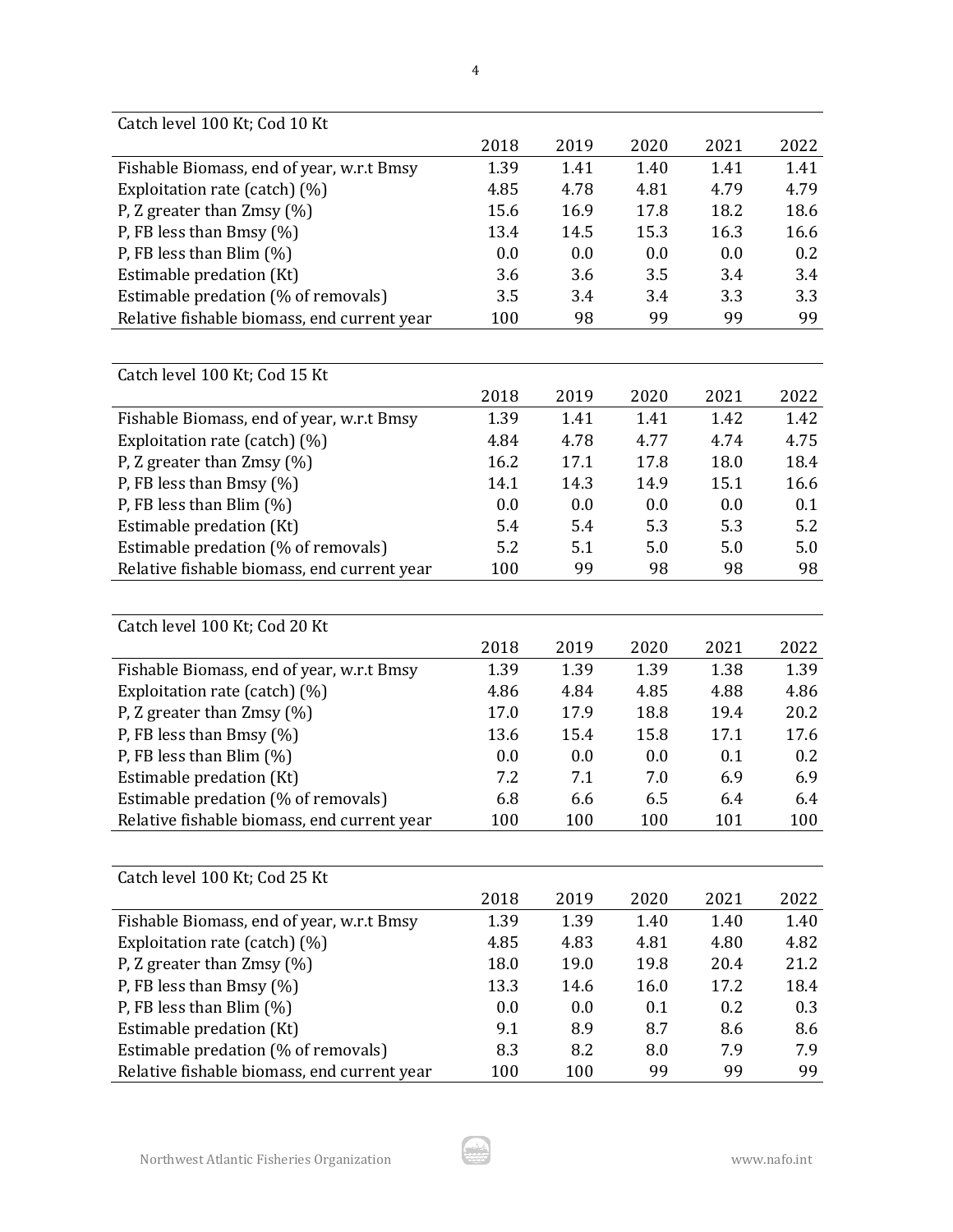| Catch level 100 Kt; Cod 30 Kt               |      |      |      |      |      |
|---------------------------------------------|------|------|------|------|------|
|                                             | 2018 | 2019 | 2020 | 2021 | 2022 |
| Fishable Biomass, end of year, w.r.t Bmsy   | 1.39 | 1.38 | 1.39 | 1.38 | 1.39 |
| Exploitation rate (catch) (%)               | 4.86 | 4.88 | 4.86 | 4.90 | 4.85 |
| P, Z greater than $Zmsy$ (%)                | 19.2 | 20.2 | 20.6 | 21.3 | 22.4 |
| P, FB less than Bmsy $(\%)$                 | 14.0 | 15.7 | 17.1 | 18.0 | 19.4 |
| P, FB less than Blim $(\%)$                 | 0.0  | 0.0  | 0.0  | 0.1  | 0.3  |
| Estimable predation (Kt)                    | 10.9 | 10.7 | 10.5 | 10.3 | 10.2 |
| Estimable predation (% of removals)         | 9.8  | 9.7  | 9.5  | 9.3  | 9.3  |
| Relative fishable biomass, end current year | 100  | 101  | 100  | 101  | 100  |
|                                             |      |      |      |      |      |
| Catch level 100 Kt; Cod 35 Kt               |      |      |      |      |      |
|                                             | 2018 | 2019 | 2020 | 2021 | 2022 |
| Fishable Biomass, end of year, w.r.t Bmsy   | 1.39 | 1.39 | 1.39 | 1.38 | 1.38 |
| Exploitation rate (catch) (%)               | 4.85 | 4.86 | 4.85 | 4.89 | 4.87 |
| P, Z greater than $Zmsy$ (%)                | 20.0 | 21.1 | 22.0 | 22.6 | 22.7 |
| P, FB less than Bmsy (%)                    | 14.0 | 15.3 | 17.2 | 17.1 | 19.0 |
| P, FB less than Blim $(\%)$                 | 0.0  | 0.0  | 0.1  | 0.1  | 0.3  |
| Estimable predation (Kt)                    | 12.7 | 12.4 | 12.3 | 12.1 | 11.9 |
| Estimable predation (% of removals)         | 11.2 | 11.0 | 10.9 | 10.8 | 10.6 |
| Relative fishable biomass, end current year | 100  | 100  | 100  | 101  | 100  |
|                                             |      |      |      |      |      |
| Catch level 100 Kt; Cod 40 Kt               |      |      |      |      |      |
|                                             | 2018 | 2019 | 2020 | 2021 | 2022 |
| Fishable Biomass, end of year, w.r.t Bmsy   | 1.39 | 1.38 | 1.38 | 1.39 | 1.37 |
| Exploitation rate (catch) (%)               | 4.85 | 4.87 | 4.87 | 4.86 | 4.90 |
| P, Z greater than $Zmsy$ (%)                | 21.1 | 22.1 | 23.1 | 24.0 | 25.1 |
| P, FB less than Bmsy (%)                    | 14.2 | 16.7 | 18.3 | 19.3 | 19.9 |
| P, FB less than Blim (%)                    | 0.0  | 0.0  | 0.0  | 0.1  | 0.3  |
| Estimable predation (Kt)                    | 14.5 | 14.2 | 13.9 | 13.8 | 13.6 |
| Estimable predation (% of removals)         | 12.6 | 12.4 | 12.2 | 12.1 | 12.0 |
| Relative fishable biomass, end current year | 100  | 100  | 100  | 100  | 101  |
|                                             |      |      |      |      |      |
| Catch level 105 Kt; Cod 10 Kt               |      |      |      |      |      |
|                                             | 2018 | 2019 | 2020 | 2021 | 2022 |
| Fishable Biomass, end of year, w.r.t Bmsy   | 1.39 | 1.39 | 1.39 | 1.40 | 1.39 |
| Exploitation rate (catch) (%)               | 5.09 | 5.09 | 5.10 | 5.06 | 5.09 |
| P, Z greater than $Zmsy$ (%)                | 17.6 | 18.7 | 19.4 | 19.9 | 21.1 |
| P, FB less than Bmsy (%)                    | 13.8 | 15.6 | 16.1 | 17.4 | 17.7 |
| P, FB less than Blim (%)                    | 0.0  | 0.0  | 0.1  | 0.1  | 0.3  |
| Estimable predation (Kt)                    | 3.6  | 3.5  | 3.5  | 3.5  | 3.4  |
| Estimable predation (% of removals)         | 3.3  | 3.3  | 3.2  | 3.2  | 3.2  |
| Relative fishable biomass, end current year | 100  | 100  | 100  | 99   | 100  |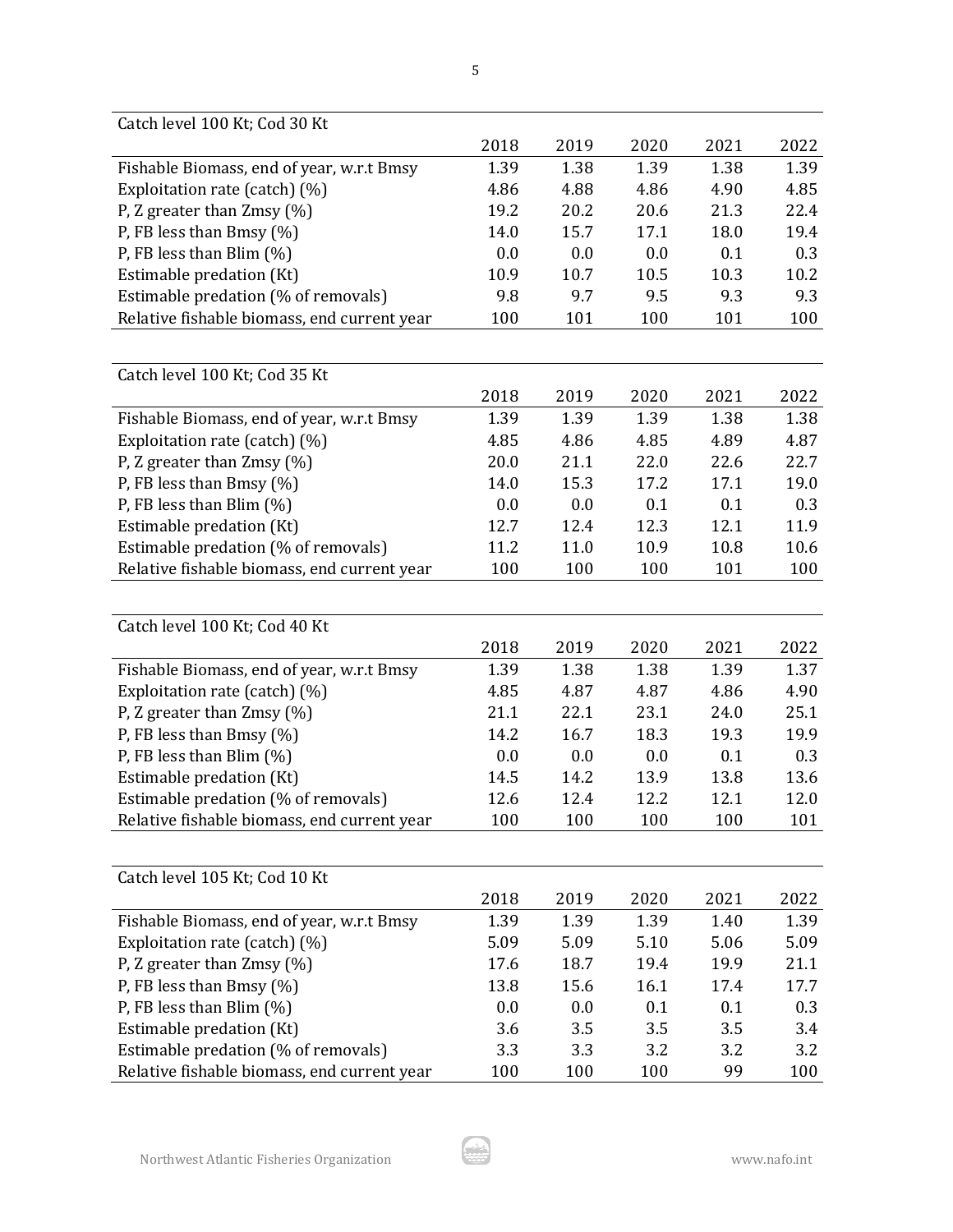| Catch level 105 Kt; Cod 15 Kt               |      |      |      |      |         |
|---------------------------------------------|------|------|------|------|---------|
|                                             | 2018 | 2019 | 2020 | 2021 | 2022    |
| Fishable Biomass, end of year, w.r.t Bmsy   | 1.39 | 1.38 | 1.39 | 1.38 | 1.38    |
| Exploitation rate (catch) (%)               | 5.09 | 5.11 | 5.10 | 5.11 | 5.12    |
| P, Z greater than $Zmsy$ (%)                | 18.4 | 19.7 | 20.4 | 21.0 | 22.1    |
| P, FB less than Bmsy $(\%)$                 | 13.9 | 16.1 | 17.1 | 18.2 | 19.0    |
| P, FB less than Blim $(\%)$                 | 0.0  | 0.0  | 0.0  | 0.2  | 0.3     |
| Estimable predation (Kt)                    | 5.4  | 5.3  | 5.2  | 5.2  | 5.1     |
| Estimable predation (% of removals)         | 4.9  | 4.8  | 4.7  | 4.7  | 4.6     |
| Relative fishable biomass, end current year | 100  | 100  | 100  | 100  | 101     |
|                                             |      |      |      |      |         |
| Catch level 105 Kt; Cod 20 Kt               |      |      |      |      |         |
|                                             | 2018 | 2019 | 2020 | 2021 | 2022    |
| Fishable Biomass, end of year, w.r.t Bmsy   | 1.38 | 1.38 | 1.38 | 1.38 | 1.37    |
| Exploitation rate (catch) (%)               | 5.11 | 5.12 | 5.13 | 5.12 | 5.15    |
| P, Z greater than Zmsy (%)                  | 19.5 | 20.2 | 21.6 | 22.4 | 22.4    |
| P, FB less than Bmsy $(\%)$                 | 13.8 | 15.7 | 17.0 | 18.3 | 19.0    |
| P, FB less than Blim $(\%)$                 | 0.0  | 0.0  | 0.0  | 0.1  | 0.2     |
| Estimable predation (Kt)                    | 7.2  | 7.1  | 6.9  | 6.8  | 6.8     |
| Estimable predation (% of removals)         | 6.5  | 6.3  | 6.2  | 6.1  | 6.0     |
| Relative fishable biomass, end current year | 100  | 100  | 101  | 100  | 101     |
|                                             |      |      |      |      |         |
| Catch level 105 Kt; Cod 25 Kt               |      |      |      |      |         |
|                                             | 2018 | 2019 | 2020 | 2021 | 2022    |
| Fishable Biomass, end of year, w.r.t Bmsy   | 1.39 | 1.39 | 1.38 | 1.37 | 1.38    |
| Exploitation rate (catch) (%)               | 5.08 | 5.09 | 5.13 | 5.15 | 5.14    |
| P, Z greater than $Zmsy$ (%)                | 20.5 | 21.2 | 22.9 | 24.2 | 24.3    |
| P, FB less than Bmsy (%)                    | 14.7 | 16.0 | 17.6 | 18.5 | 19.5    |
| P, FB less than Blim $(\%)$                 | 0.0  | 0.0  | 0.1  | 0.1  | 0.4     |
| Estimable predation (Kt)                    | 9.1  | 8.9  | 8.7  | 8.5  | 8.5     |
| Estimable predation (% of removals)         | 7.9  | 7.8  | 7.6  | 7.5  | 7.5     |
| Relative fishable biomass, end current year | 100  | 100  | 101  | 101  | 101     |
|                                             |      |      |      |      |         |
| Catch level 105 Kt; Cod 30 Kt               |      |      |      |      |         |
|                                             | 2018 | 2019 | 2020 | 2021 | 2022    |
| Fishable Biomass, end of year, w.r.t Bmsy   | 1.38 | 1.37 | 1.37 | 1.36 | 1.36    |
| Exploitation rate (catch) (%)               | 5.13 | 5.18 | 5.16 | 5.20 | 5.20    |
| P, Z greater than $Zmsy$ (%)                | 21.6 | 22.6 | 23.8 | 24.6 | 25.4    |
| P, FB less than Bmsy (%)                    | 14.8 | 16.2 | 18.0 | 19.5 | 20.8    |
| P, FB less than Blim $(\%)$                 | 0.0  | 0.0  | 0.0  | 0.1  | $0.4\,$ |
| Estimable predation (Kt)                    | 10.9 | 10.6 | 10.4 | 10.2 | 10.1    |
| Estimable predation (% of removals)         | 9.4  | 9.2  | 9.0  | 8.9  | 8.8     |
| Relative fishable biomass, end current year | 101  | 102  | 101  | 102  | 102     |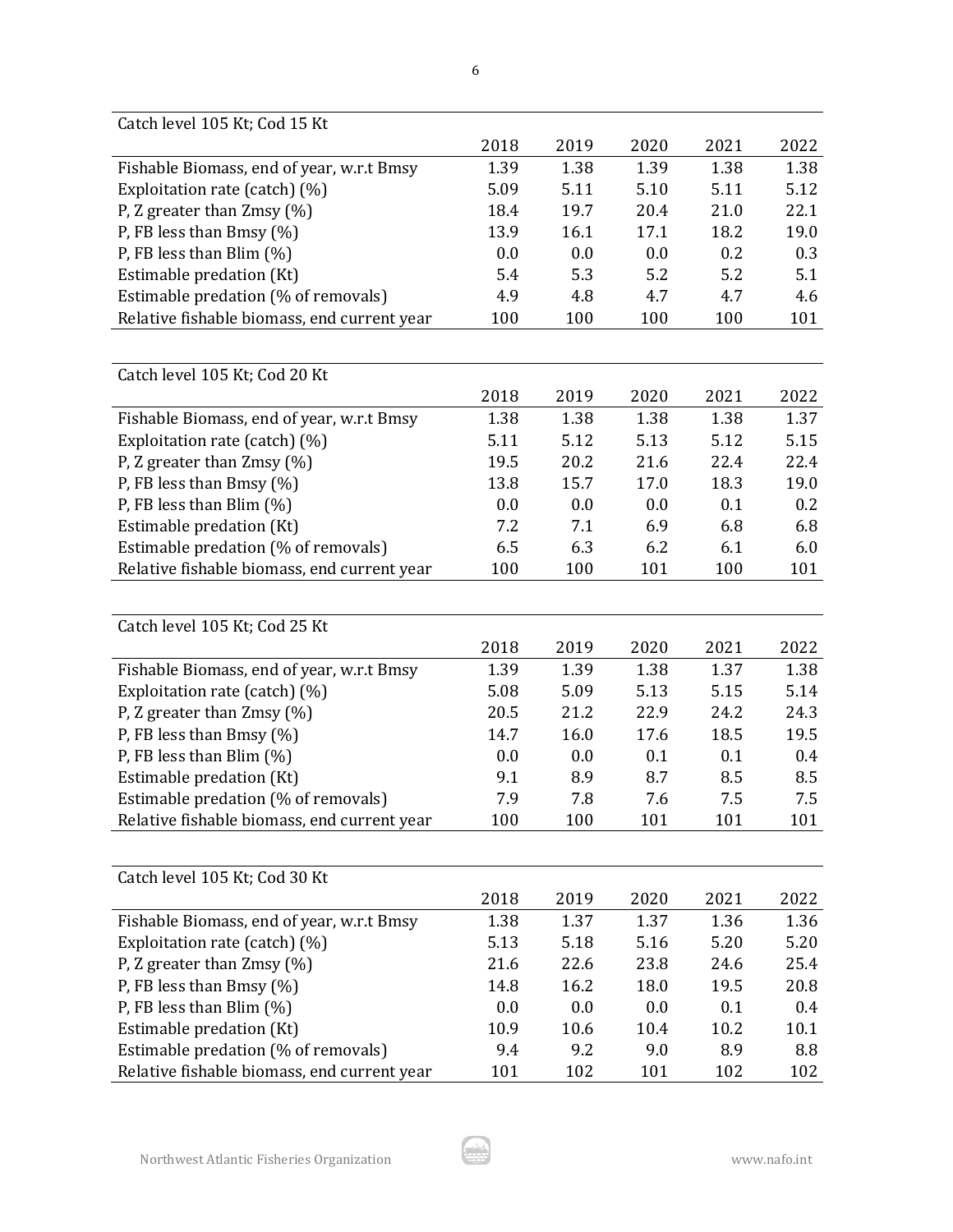| Catch level 105 Kt; Cod 35 Kt               |      |      |      |      |      |
|---------------------------------------------|------|------|------|------|------|
|                                             | 2018 | 2019 | 2020 | 2021 | 2022 |
| Fishable Biomass, end of year, w.r.t Bmsy   | 1.37 | 1.37 | 1.36 | 1.37 | 1.36 |
| Exploitation rate (catch) (%)               | 5.15 | 5.17 | 5.20 | 5.17 | 5.19 |
| P, Z greater than $Zmsy$ (%)                | 22.4 | 23.8 | 24.4 | 25.2 | 26.6 |
| P, FB less than Bmsy $(\%)$                 | 14.0 | 16.5 | 18.2 | 19.4 | 21.1 |
| P, FB less than Blim $(\%)$                 | 0.0  | 0.0  | 0.1  | 0.1  | 0.3  |
| Estimable predation (Kt)                    | 12.7 | 12.4 | 12.2 | 11.9 | 11.7 |
| Estimable predation (% of removals)         | 10.8 | 10.5 | 10.4 | 10.2 | 10.1 |
| Relative fishable biomass, end current year | 101  | 102  | 102  | 101  | 102  |
|                                             |      |      |      |      |      |
| Catch level 105 Kt; Cod 40 Kt               |      |      |      |      |      |
|                                             | 2018 | 2019 | 2020 | 2021 | 2022 |
| Fishable Biomass, end of year, w.r.t Bmsy   | 1.38 | 1.37 | 1.36 | 1.35 | 1.35 |
| Exploitation rate (catch) (%)               | 5.14 | 5.18 | 5.18 | 5.23 | 5.25 |
| P, Z greater than Zmsy (%)                  | 23.4 | 25.1 | 25.7 | 26.2 | 27.3 |
| P, FB less than Bmsy $(\%)$                 | 15.0 | 16.9 | 18.8 | 20.7 | 22.6 |
| P, FB less than Blim $(\%)$                 | 0.0  | 0.0  | 0.2  | 0.2  | 0.3  |
| Estimable predation (Kt)                    | 14.5 | 14.0 | 13.7 | 13.5 | 13.3 |
| Estimable predation (% of removals)         | 12.1 | 11.8 | 11.6 | 11.4 | 11.3 |
| Relative fishable biomass, end current year | 101  | 102  | 102  | 103  | 103  |
|                                             |      |      |      |      |      |
| Catch level 110 Kt; Cod 10 Kt               |      |      |      |      |      |
|                                             | 2018 | 2019 | 2020 | 2021 | 2022 |
| Fishable Biomass, end of year, w.r.t Bmsy   | 1.39 | 1.38 | 1.38 | 1.38 | 1.38 |
| Exploitation rate (catch) (%)               | 5.33 | 5.38 | 5.35 | 5.38 | 5.37 |
| P, Z greater than $Zmsy$ (%)                | 19.8 | 20.5 | 21.9 | 22.6 | 23.1 |
| P, FB less than Bmsy (%)                    | 14.4 | 15.4 | 16.4 | 17.6 | 18.5 |
| P, FB less than Blim $(\%)$                 | 0.0  | 0.0  | 0.1  | 0.1  | 0.3  |
| Estimable predation (Kt)                    | 3.6  | 3.6  | 3.5  | 3.5  | 3.4  |
| Estimable predation (% of removals)         | 3.2  | 3.1  | 3.1  | 3.0  | 3.0  |
| Relative fishable biomass, end current year | 100  | 101  | 100  | 101  | 101  |
|                                             |      |      |      |      |      |
| Catch level 110 Kt; Cod 15 Kt               |      |      |      |      |      |
|                                             | 2018 | 2019 | 2020 | 2021 | 2022 |
| Fishable Biomass, end of year, w.r.t Bmsy   | 1.39 | 1.38 | 1.38 | 1.38 | 1.37 |
| Exploitation rate (catch) (%)               | 5.33 | 5.37 | 5.38 | 5.38 | 5.41 |
| P, Z greater than $Z$ msy (%)               | 20.7 | 21.7 | 22.6 | 23.4 | 24.1 |
| P, FB less than Bmsy (%)                    | 14.4 | 15.2 | 17.3 | 18.6 | 20.0 |
| P, FB less than Blim $(\%)$                 | 0.0  | 0.0  | 0.1  | 0.1  | 0.5  |
| Estimable predation (Kt)                    | 5.4  | 5.3  | 5.2  | 5.2  | 5.1  |
| Estimable predation (% of removals)         | 4.7  | 4.6  | 4.5  | 4.5  | 4.4  |
| Relative fishable biomass, end current year | 100  | 101  | 101  | 101  | 101  |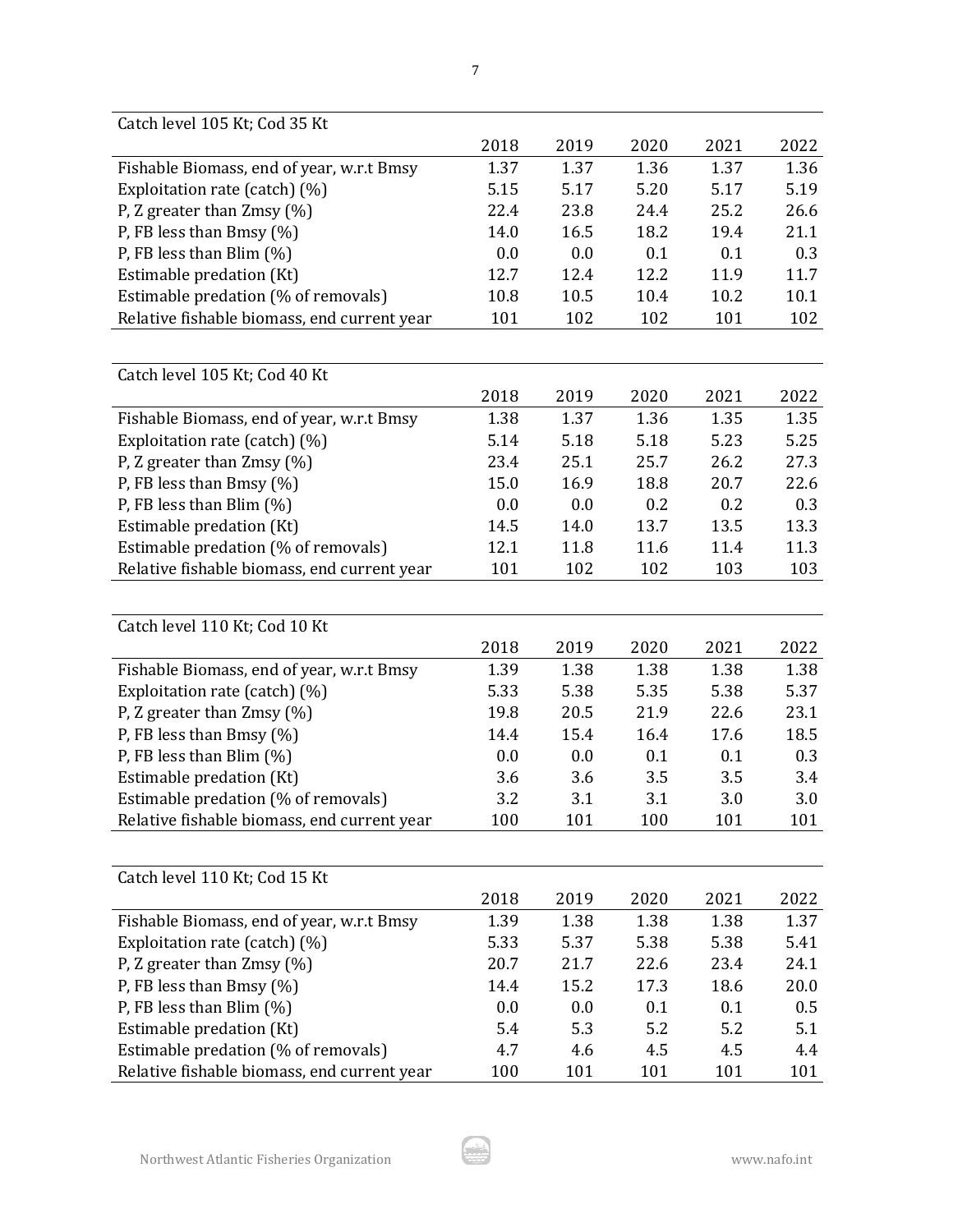| Catch level 110 Kt; Cod 20 Kt               |      |      |      |      |         |
|---------------------------------------------|------|------|------|------|---------|
|                                             | 2018 | 2019 | 2020 | 2021 | 2022    |
| Fishable Biomass, end of year, w.r.t Bmsy   | 1.38 | 1.37 | 1.37 | 1.37 | 1.37    |
| Exploitation rate (catch) (%)               | 5.37 | 5.42 | 5.40 | 5.39 | 5.41    |
| P, Z greater than $Zmsy$ (%)                | 21.8 | 22.9 | 24.1 | 25.0 | 25.3    |
| P, FB less than Bmsy $(\%)$                 | 14.4 | 17.0 | 18.5 | 19.5 | 21.0    |
| P, FB less than Blim $(\%)$                 | 0.0  | 0.0  | 0.1  | 0.2  | 0.3     |
| Estimable predation (Kt)                    | 7.2  | 7.1  | 6.9  | 6.8  | 6.8     |
| Estimable predation (% of removals)         | 6.2  | 6.0  | 5.9  | 5.8  | 5.8     |
| Relative fishable biomass, end current year | 101  | 102  | 101  | 101  | 101     |
|                                             |      |      |      |      |         |
| Catch level 110 Kt; Cod 25 Kt               |      |      |      |      |         |
|                                             | 2018 | 2019 | 2020 | 2021 | 2022    |
| Fishable Biomass, end of year, w.r.t Bmsy   | 1.38 | 1.38 | 1.37 | 1.37 | 1.36    |
| Exploitation rate (catch) (%)               | 5.37 | 5.38 | 5.41 | 5.43 | 5.45    |
| P, Z greater than Zmsy (%)                  | 22.7 | 23.8 | 25.0 | 26.5 | 27.2    |
| P, FB less than Bmsy (%)                    | 14.6 | 16.8 | 18.5 | 19.7 | 22.0    |
| P, FB less than Blim $(\%)$                 | 0.0  | 0.0  | 0.1  | 0.2  | 0.4     |
| Estimable predation (Kt)                    | 9.1  | 8.9  | 8.7  | 8.5  | 8.3     |
| Estimable predation (% of removals)         | 7.6  | 7.5  | 7.3  | 7.1  | 7.1     |
| Relative fishable biomass, end current year | 101  | 101  | 101  | 102  | 102     |
|                                             |      |      |      |      |         |
| Catch level 110 Kt; Cod 30 Kt               |      |      |      |      |         |
|                                             | 2018 | 2019 | 2020 | 2021 | 2022    |
| Fishable Biomass, end of year, w.r.t Bmsy   | 1.38 | 1.37 | 1.36 | 1.37 | 1.35    |
| Exploitation rate (catch) (%)               | 5.37 | 5.41 | 5.44 | 5.43 | 5.51    |
| P, Z greater than $Z$ msy (%)               | 23.8 | 25.5 | 26.4 | 26.9 | 27.6    |
| P, FB less than Bmsy $(\%)$                 | 14.8 | 17.1 | 17.7 | 20.0 | 21.2    |
| P, FB less than Blim $(\%)$                 | 0.0  | 0.0  | 0.0  | 0.2  | 0.4     |
| Estimable predation (Kt)                    | 10.9 | 10.6 | 10.3 | 10.1 | 10.0    |
| Estimable predation (% of removals)         | 9.0  | 8.8  | 8.6  | 8.4  | 8.3     |
| Relative fishable biomass, end current year | 101  | 101  | 102  | 102  | 103     |
|                                             |      |      |      |      |         |
| Catch level 110 Kt; Cod 35 Kt               |      |      |      |      |         |
|                                             | 2018 | 2019 | 2020 | 2021 | 2022    |
| Fishable Biomass, end of year, w.r.t Bmsy   | 1.37 | 1.36 | 1.36 | 1.34 | 1.34    |
| Exploitation rate (catch) (%)               | 5.41 | 5.44 | 5.46 | 5.52 | 5.53    |
| P, Z greater than $Zmsy$ (%)                | 24.6 | 26.1 | 27.1 | 27.9 | 29.3    |
| P, FB less than Bmsy (%)                    | 14.8 | 16.5 | 19.1 | 20.9 | 22.5    |
| P, FB less than Blim $(\%)$                 | 0.0  | 0.0  | 0.0  | 0.1  | $0.4\,$ |
| Estimable predation (Kt)                    | 12.7 | 12.3 | 12.1 | 11.8 | 11.6    |
| Estimable predation (% of removals)         | 10.3 | 10.1 | 9.9  | 9.7  | 9.6     |
| Relative fishable biomass, end current year | 101  | 102  | 102  | 103  | 104     |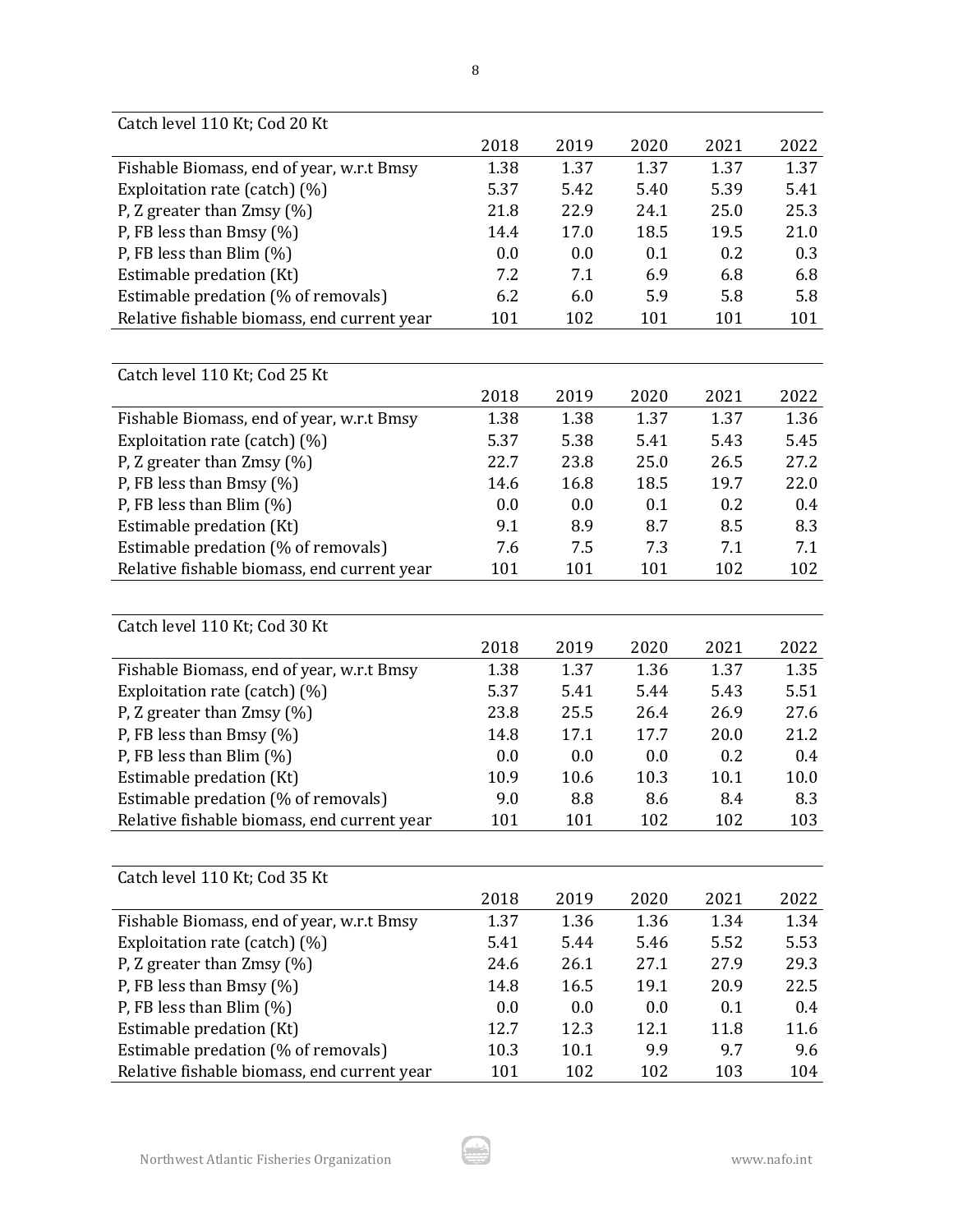| Catch level 110 Kt; Cod 40 Kt               |      |      |      |      |      |
|---------------------------------------------|------|------|------|------|------|
|                                             | 2018 | 2019 | 2020 | 2021 | 2022 |
| Fishable Biomass, end of year, w.r.t Bmsy   | 1.38 | 1.36 | 1.36 | 1.34 | 1.34 |
| Exploitation rate (catch) (%)               | 5.39 | 5.43 | 5.44 | 5.52 | 5.53 |
| P, Z greater than $Zmsy$ (%)                | 25.8 | 27.5 | 28.2 | 29.2 | 30.7 |
| P, FB less than Bmsy $(\%)$                 | 15.0 | 16.8 | 19.3 | 21.3 | 23.1 |
| P, FB less than Blim $(\%)$                 | 0.0  | 0.0  | 0.1  | 0.2  | 0.4  |
| Estimable predation (Kt)                    | 14.5 | 14.0 | 13.8 | 13.5 | 13.3 |
| Estimable predation (% of removals)         | 11.6 | 11.3 | 11.1 | 11.0 | 10.8 |
| Relative fishable biomass, end current year | 101  | 102  | 102  | 103  | 104  |
|                                             |      |      |      |      |      |
| Catch level 115 Kt; Cod 10 Kt               |      |      |      |      |      |
|                                             | 2018 | 2019 | 2020 | 2021 | 2022 |
| Fishable Biomass, end of year, w.r.t Bmsy   | 1.39 | 1.38 | 1.38 | 1.37 | 1.36 |
| Exploitation rate (catch) (%)               | 5.58 | 5.60 | 5.61 | 5.66 | 5.69 |
| P, Z greater than Zmsy (%)                  | 22.1 | 23.1 | 24.0 | 25.0 | 25.5 |
| P, FB less than Bmsy (%)                    | 14.5 | 16.4 | 17.8 | 19.2 | 21.5 |
| P, FB less than Blim $(\%)$                 | 0.0  | 0.0  | 0.1  | 0.1  | 0.3  |
| Estimable predation (Kt)                    | 3.6  | 3.5  | 3.5  | 3.4  | 3.4  |
| Estimable predation (% of removals)         | 3.1  | 3.0  | 2.9  | 2.9  | 2.8  |
| Relative fishable biomass, end current year | 100  | 100  | 101  | 101  | 102  |
|                                             |      |      |      |      |      |
| Catch level 115 Kt; Cod 15 Kt               |      |      |      |      |      |
|                                             | 2018 | 2019 | 2020 | 2021 | 2022 |
| Fishable Biomass, end of year, w.r.t Bmsy   | 1.38 | 1.36 | 1.36 | 1.35 | 1.35 |
| Exploitation rate (catch) (%)               | 5.60 | 5.68 | 5.71 | 5.72 | 5.73 |
| P, Z greater than $Zmsy$ (%)                | 23.2 | 24.8 | 25.4 | 26.3 | 27.4 |
| P, FB less than Bmsy (%)                    | 15.0 | 16.4 | 18.8 | 20.1 | 21.7 |
| P, FB less than Blim $(\%)$                 | 0.0  | 0.0  | 0.1  | 0.1  | 0.3  |
| Estimable predation (Kt)                    | 5.4  | 5.3  | 5.2  | 5.1  | 5.0  |
| Estimable predation (% of removals)         | 4.5  | 4.4  | 4.3  | 4.2  | 4.1  |
| Relative fishable biomass, end current year | 100  | 102  | 102  | 103  | 103  |
|                                             |      |      |      |      |      |
| Catch level 115 Kt; Cod 20 Kt               |      |      |      |      |      |
|                                             | 2018 | 2019 | 2020 | 2021 | 2022 |
| Fishable Biomass, end of year, w.r.t Bmsy   | 1.38 | 1.37 | 1.37 | 1.35 | 1.35 |
| Exploitation rate (catch) (%)               | 5.62 | 5.66 | 5.67 | 5.75 | 5.75 |
| P, Z greater than $Zmsy$ (%)                | 24.2 | 25.3 | 26.2 | 27.0 | 28.1 |
| P, FB less than Bmsy (%)                    | 14.4 | 17.3 | 18.3 | 20.2 | 21.8 |
| P, FB less than Blim (%)                    | 0.0  | 0.0  | 0.1  | 0.2  | 0.4  |
| Estimable predation (Kt)                    | 7.2  | 7.0  | 6.9  | 6.7  | 6.6  |
| Estimable predation (% of removals)         | 5.9  | 5.8  | 5.6  | 5.5  | 5.5  |
| Relative fishable biomass, end current year | 101  | 101  | 102  | 103  | 103  |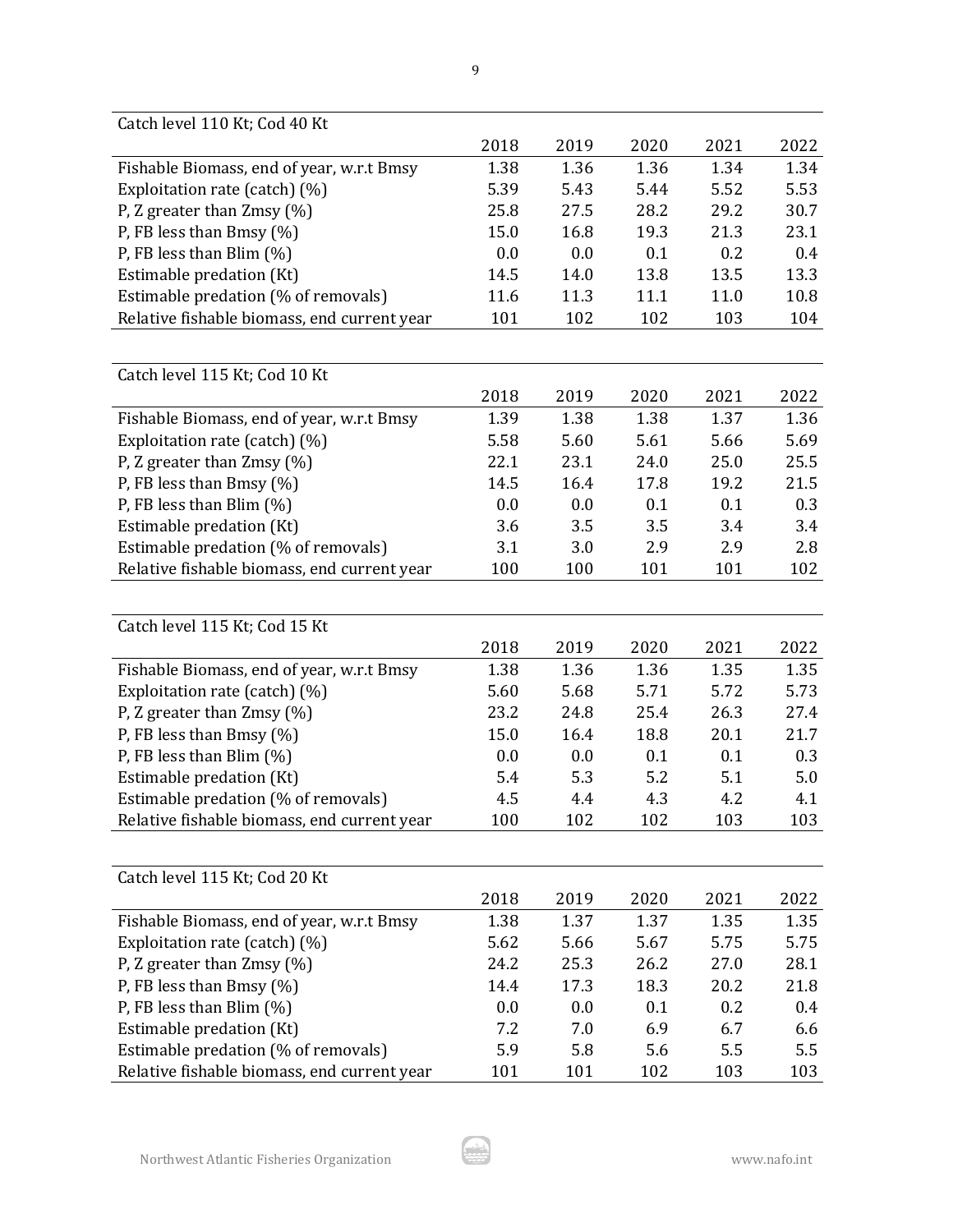| Catch level 115 Kt; Cod 25 Kt               |      |      |      |      |      |
|---------------------------------------------|------|------|------|------|------|
|                                             | 2018 | 2019 | 2020 | 2021 | 2022 |
| Fishable Biomass, end of year, w.r.t Bmsy   | 1.39 | 1.37 | 1.36 | 1.36 | 1.35 |
| Exploitation rate (catch) (%)               | 5.57 | 5.64 | 5.71 | 5.71 | 5.74 |
| P, Z greater than $Zmsy$ (%)                | 25.0 | 26.8 | 27.4 | 28.8 | 29.6 |
| P, FB less than Bmsy $(\%)$                 | 15.0 | 17.3 | 19.2 | 21.2 | 22.5 |
| P, FB less than Blim $(\%)$                 | 0.0  | 0.0  | 0.1  | 0.2  | 0.6  |
| Estimable predation (Kt)                    | 9.1  | 8.9  | 8.6  | 8.5  | 8.3  |
| Estimable predation (% of removals)         | 7.3  | 7.2  | 7.0  | 6.9  | 6.8  |
| Relative fishable biomass, end current year | 100  | 101  | 102  | 102  | 103  |
|                                             |      |      |      |      |      |
| Catch level 115 Kt; Cod 30 Kt               |      |      |      |      |      |
|                                             | 2018 | 2019 | 2020 | 2021 | 2022 |
| Fishable Biomass, end of year, w.r.t Bmsy   | 1.37 | 1.36 | 1.36 | 1.35 | 1.34 |
| Exploitation rate (catch) (%)               | 5.67 | 5.69 | 5.69 | 5.76 | 5.79 |
| P, Z greater than Zmsy (%)                  | 25.9 | 28.0 | 29.0 | 30.2 | 31.1 |
| P, FB less than Bmsy $(\%)$                 | 15.4 | 17.7 | 20.2 | 21.9 | 23.5 |
| P, FB less than Blim $(\%)$                 | 0.0  | 0.0  | 0.1  | 0.2  | 0.5  |
| Estimable predation (Kt)                    | 10.9 | 10.5 | 10.3 | 10.1 | 10.0 |
| Estimable predation (% of removals)         | 8.6  | 8.4  | 8.2  | 8.1  | 8.0  |
| Relative fishable biomass, end current year | 102  | 102  | 102  | 103  | 104  |
|                                             |      |      |      |      |      |
| Catch level 115 Kt; Cod 35 Kt               |      |      |      |      |      |
|                                             | 2018 | 2019 | 2020 | 2021 | 2022 |
| Fishable Biomass, end of year, w.r.t Bmsy   | 1.37 | 1.35 | 1.35 | 1.33 | 1.32 |
| Exploitation rate (catch) (%)               | 5.66 | 5.72 | 5.73 | 5.82 | 5.86 |
| P, Z greater than Zmsy (%)                  | 27.3 | 28.7 | 30.1 | 31.0 | 32.1 |
| P, FB less than Bmsy $(\%)$                 | 15.4 | 18.3 | 20.0 | 21.9 | 23.4 |
| P, FB less than Blim $(\%)$                 | 0.0  | 0.0  | 0.0  | 0.2  | 0.5  |
| Estimable predation (Kt)                    | 12.7 | 12.4 | 12.0 | 11.7 | 11.5 |
| Estimable predation (% of removals)         | 9.9  | 9.7  | 9.4  | 9.2  | 9.1  |
| Relative fishable biomass, end current year | 101  | 103  | 103  | 104  | 105  |
|                                             |      |      |      |      |      |
| Catch level 115 Kt; Cod 40 Kt               |      |      |      |      |      |
|                                             | 2018 | 2019 | 2020 | 2021 | 2022 |
| Fishable Biomass, end of year, w.r.t Bmsy   | 1.37 | 1.35 | 1.34 | 1.32 | 1.31 |
| Exploitation rate (catch) (%)               | 5.66 | 5.74 | 5.77 | 5.87 | 5.93 |
| P, Z greater than $Zmsy$ (%)                | 28.3 | 30.3 | 31.3 | 32.3 | 33.2 |
| P, FB less than Bmsy (%)                    | 15.5 | 18.6 | 21.2 | 22.9 | 25.1 |
| P, FB less than Blim (%)                    | 0.0  | 0.0  | 0.0  | 0.2  | 0.6  |
| Estimable predation (Kt)                    | 14.5 | 14.1 | 13.7 | 13.3 | 13.1 |
| Estimable predation (% of removals)         | 11.2 | 10.9 | 10.6 | 10.4 | 10.2 |
| Relative fishable biomass, end current year | 101  | 103  | 104  | 105  | 106  |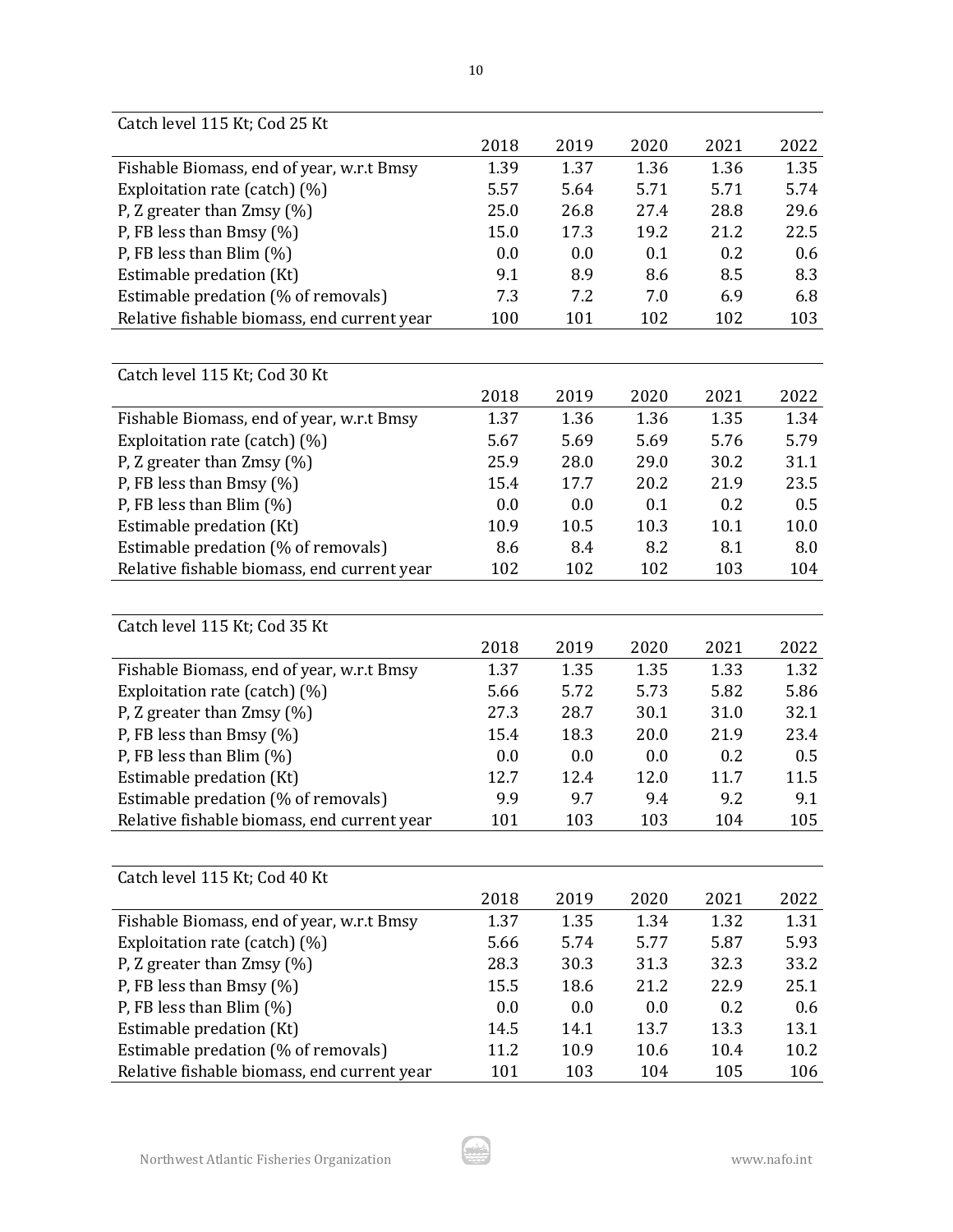| Catch level 120 Kt; Cod 10 Kt               |              |             |             |      |             |
|---------------------------------------------|--------------|-------------|-------------|------|-------------|
|                                             | 2018         | 2019        | 2020        | 2021 | 2022        |
| Fishable Biomass, end of year, w.r.t Bmsy   | 1.37         | 1.37        | 1.36        | 1.34 | 1.35        |
| Exploitation rate (catch) (%)               | 5.89         | 5.92        | 5.95        | 6.03 | 6.00        |
| P, Z greater than $Zmsy$ (%)                | 24.6         | 26.0        | 26.7        | 27.8 | 28.2        |
| P, FB less than Bmsy $(\%)$                 | 14.7         | 17.2        | 19.1        | 20.0 | 20.9        |
| P, FB less than Blim $(\%)$                 | 0.0          | 0.0         | 0.1         | 0.2  | 0.5         |
| Estimable predation (Kt)                    | 3.6          | 3.5         | 3.4         | 3.4  | 3.3         |
| Estimable predation (% of removals)         | 2.9          | 2.8         | 2.8         | 2.7  | 2.7         |
| Relative fishable biomass, end current year | 101          | 102         | 102         | 104  | 103         |
|                                             |              |             |             |      |             |
| Catch level 120 Kt; Cod 15 Kt               |              |             |             |      |             |
|                                             | 2018         | 2019        | 2020        | 2021 | 2022        |
| Fishable Biomass, end of year, w.r.t Bmsy   | 1.37         | 1.36        | 1.35        | 1.34 | 1.34        |
| Exploitation rate (catch) (%)               | 5.89         | 5.93        | 5.97        | 6.03 | 6.05        |
| P, Z greater than Zmsy (%)                  | 25.3         | 27.2        | 27.9        | 29.4 | 30.6        |
| P, FB less than Bmsy $(\%)$                 | 14.7         | 17.7        | 19.7        | 21.1 | 23.4        |
| P, FB less than Blim $(\%)$                 | 0.0          | 0.0         | 0.1         | 0.3  | 0.5         |
| Estimable predation (Kt)                    | 5.4          | 5.2         | 5.1         | 5.0  | 5.0         |
| Estimable predation (% of removals)         | 4.3          | 4.2         | 4.1         | 4.0  | 4.0         |
| Relative fishable biomass, end current year | 101          | 102         | 103         | 104  | 104         |
|                                             |              |             |             |      |             |
|                                             |              |             |             |      |             |
| Catch level 120 Kt; Cod 20 Kt               | 2018         | 2019        | 2020        | 2021 | 2022        |
|                                             |              | 1.36        | 1.35        | 1.34 | 1.34        |
| Fishable Biomass, end of year, w.r.t Bmsy   | 1.38<br>5.87 | 5.94        | 6.00        | 6.02 | 6.04        |
| Exploitation rate (catch) (%)               |              | 28.0        | 29.3        | 30.3 |             |
| P, Z greater than $Zmsy$ (%)                | 26.3<br>15.1 |             |             | 21.2 | 31.3        |
| P, FB less than Bmsy $(\%)$                 | 0.0          | 17.3<br>0.0 | 19.8<br>0.1 | 0.2  | 23.7<br>0.4 |
| P, FB less than Blim $(\%)$                 | 7.2          | 7.1         | 6.9         | 6.7  |             |
| Estimable predation (Kt)                    | 5.7          | 5.6         | 5.5         | 5.3  | 6.6<br>5.2  |
| Estimable predation (% of removals)         | 101          |             |             | 103  |             |
| Relative fishable biomass, end current year |              | 102         | 103         |      | 104         |
|                                             |              |             |             |      |             |
| Catch level 120 Kt; Cod 25 Kt               |              |             |             |      |             |
|                                             | 2018         | 2019        | 2020        | 2021 | 2022        |
| Fishable Biomass, end of year, w.r.t Bmsy   | 1.38         | 1.37        | 1.35        | 1.33 | 1.32        |
| Exploitation rate (catch) (%)               | 5.86         | 5.91        | 5.97        | 6.08 | 6.14        |
| P, Z greater than $Zmsy$ (%)                | 27.6         | 29.3        | 30.3        | 31.4 | 32.6        |
| P, FB less than Bmsy (%)                    | 15.0         | 17.8        | 20.3        | 22.0 | 23.4        |
| P, FB less than Blim (%)                    | 0.0          | 0.0         | 0.1         | 0.4  | 0.7         |
| Estimable predation (Kt)                    | 9.1          | 8.8         | 8.6         | 8.4  | 8.1         |
| Estimable predation (% of removals)         | 7.0          | 6.8         | 6.7         | 6.5  | 6.3         |
| Relative fishable biomass, end current year | 101          | 102         | 103         | 104  | 105         |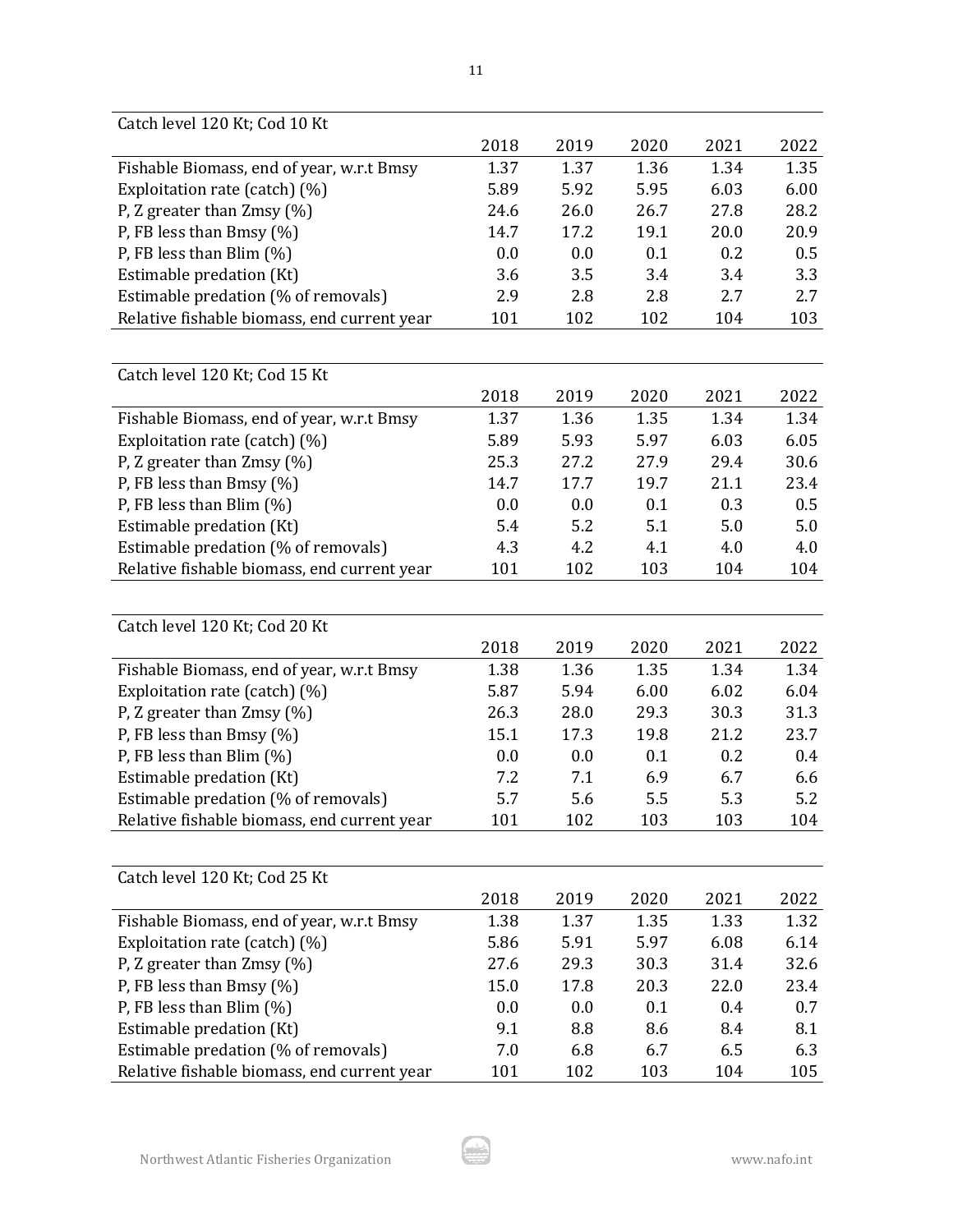| Catch level 120 Kt; Cod 30 Kt               |      |      |      |      |      |
|---------------------------------------------|------|------|------|------|------|
|                                             | 2018 | 2019 | 2020 | 2021 | 2022 |
| Fishable Biomass, end of year, w.r.t Bmsy   | 1.36 | 1.35 | 1.34 | 1.33 | 1.31 |
| Exploitation rate (catch) (%)               | 5.92 | 5.98 | 6.05 | 6.06 | 6.16 |
| P, Z greater than $Zmsy$ (%)                | 28.8 | 30.0 | 31.7 | 33.2 | 33.9 |
| P, FB less than Bmsy $(\%)$                 | 15.1 | 18.1 | 20.8 | 22.4 | 24.9 |
| P, FB less than Blim $(\%)$                 | 0.0  | 0.0  | 0.1  | 0.3  | 0.6  |
| Estimable predation (Kt)                    | 10.9 | 10.6 | 10.3 | 10.0 | 9.8  |
| Estimable predation (% of removals)         | 8.3  | 8.1  | 7.9  | 7.7  | 7.6  |
| Relative fishable biomass, end current year | 102  | 103  | 104  | 104  | 106  |
|                                             |      |      |      |      |      |
| Catch level 120 Kt; Cod 35 Kt               |      |      |      |      |      |
|                                             | 2018 | 2019 | 2020 | 2021 | 2022 |
| Fishable Biomass, end of year, w.r.t Bmsy   | 1.37 | 1.35 | 1.33 | 1.33 | 1.31 |
| Exploitation rate (catch) (%)               | 5.92 | 5.98 | 6.07 | 6.09 | 6.17 |
| P, Z greater than $Zmsy$ (%)                | 30.0 | 31.5 | 32.6 | 34.0 | 35.1 |
| P, FB less than Bmsy (%)                    | 15.1 | 18.6 | 21.2 | 24.0 | 25.8 |
| P, FB less than Blim $(\%)$                 | 0.0  | 0.0  | 0.1  | 0.5  | 0.8  |
| Estimable predation (Kt)                    | 12.7 | 12.2 | 11.9 | 11.6 | 11.3 |
| Estimable predation (% of removals)         | 9.6  | 9.2  | 9.0  | 8.8  | 8.6  |
| Relative fishable biomass, end current year | 102  | 103  | 104  | 105  | 106  |
|                                             |      |      |      |      |      |
| Catch level 120 Kt; Cod 40 Kt               |      |      |      |      |      |
|                                             | 2018 | 2019 | 2020 | 2021 | 2022 |
| Fishable Biomass, end of year, w.r.t Bmsy   | 1.37 | 1.34 | 1.33 | 1.31 | 1.31 |
| Exploitation rate (catch) (%)               | 5.89 | 6.02 | 6.08 | 6.15 | 6.19 |
| P, Z greater than $Zmsy$ (%)                | 30.9 | 32.0 | 33.9 | 35.3 | 36.0 |
| P, FB less than Bmsy $(\%)$                 | 15.2 | 18.5 | 21.3 | 23.8 | 25.6 |
| P, FB less than Blim $(\%)$                 | 0.0  | 0.0  | 0.1  | 0.3  | 0.9  |
| Estimable predation (Kt)                    | 14.5 | 14.1 | 13.6 | 13.2 | 12.9 |
| Estimable predation (% of removals)         | 10.8 | 10.5 | 10.1 | 9.9  | 9.7  |
| Relative fishable biomass, end current year | 101  | 103  | 104  | 106  | 106  |
|                                             |      |      |      |      |      |
| Catch level 125 Kt; Cod 10 Kt               |      |      |      |      |      |
|                                             | 2018 | 2019 | 2020 | 2021 | 2022 |
| Fishable Biomass, end of year, w.r.t Bmsy   | 1.36 | 1.37 | 1.35 | 1.33 | 1.32 |
| Exploitation rate (catch) (%)               | 6.18 | 6.15 | 6.25 | 6.33 | 6.36 |
| P, Z greater than $Zmsy$ (%)                | 26.8 | 28.4 | 29.6 | 31.2 | 31.8 |
| P, FB less than Bmsy (%)                    | 15.3 | 17.5 | 20.1 | 22.2 | 24.1 |
| P, FB less than Blim $(\%)$                 | 0.0  | 0.0  | 0.1  | 0.3  | 0.7  |
| Estimable predation (Kt)                    | 3.6  | 3.5  | 3.4  | 3.4  | 3.3  |
| Estimable predation (% of removals)         | 2.8  | 2.7  | 2.7  | 2.6  | 2.6  |
| Relative fishable biomass, end current year | 102  | 101  | 103  | 104  | 105  |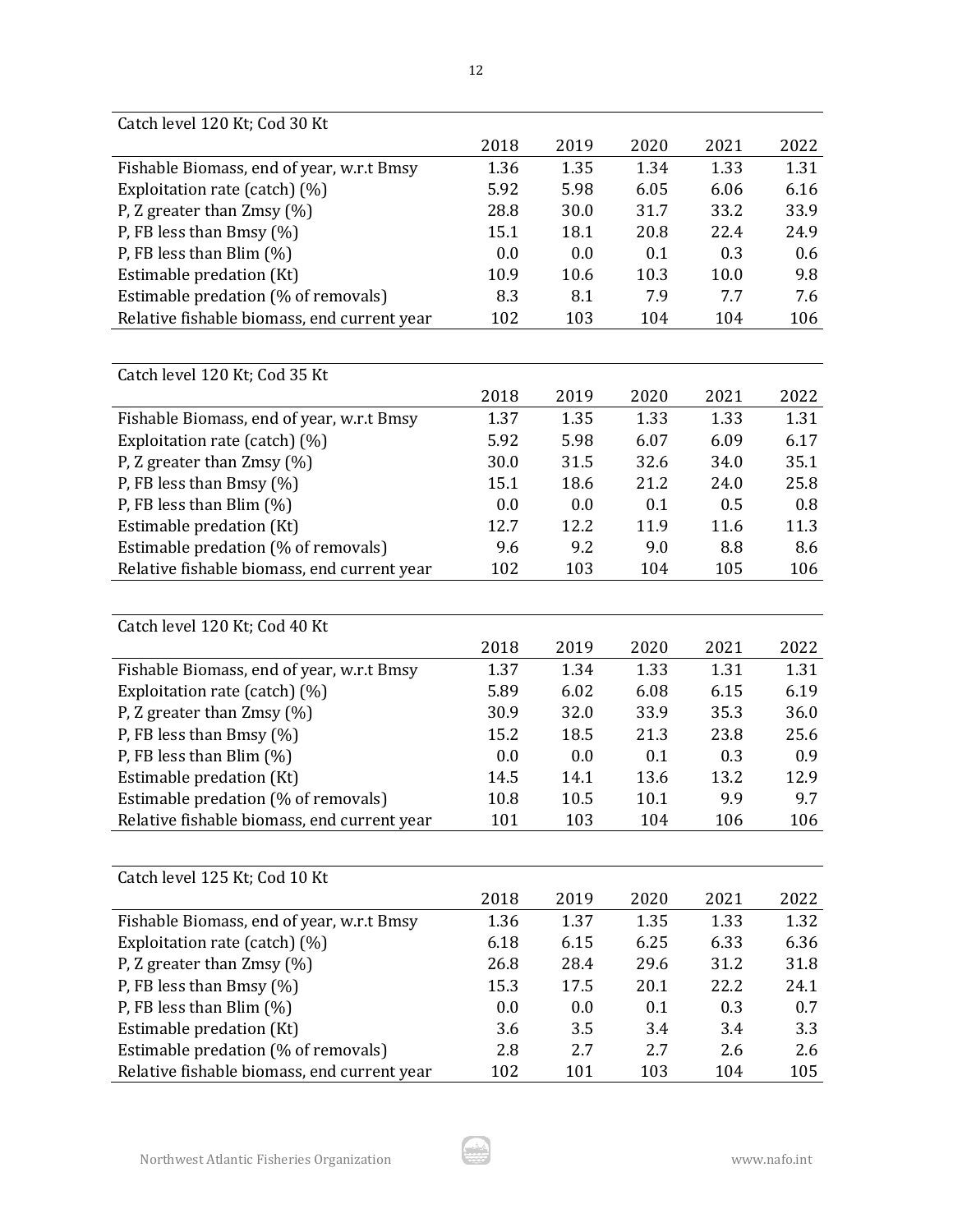| Catch level 125 Kt; Cod 15 Kt               |      |      |      |      |      |
|---------------------------------------------|------|------|------|------|------|
|                                             | 2018 | 2019 | 2020 | 2021 | 2022 |
| Fishable Biomass, end of year, w.r.t Bmsy   | 1.37 | 1.35 | 1.33 | 1.32 | 1.32 |
| Exploitation rate (catch) (%)               | 6.15 | 6.22 | 6.32 | 6.39 | 6.40 |
| P, Z greater than $Zmsy$ (%)                | 28.0 | 29.9 | 30.8 | 32.2 | 33.7 |
| P, FB less than Bmsy $(\%)$                 | 15.7 | 18.4 | 20.7 | 22.9 | 25.7 |
| P, FB less than Blim $(\%)$                 | 0.0  | 0.0  | 0.2  | 0.2  | 0.5  |
| Estimable predation (Kt)                    | 5.4  | 5.3  | 5.1  | 5.0  | 4.9  |
| Estimable predation (% of removals)         | 4.2  | 4.0  | 3.9  | 3.9  | 3.7  |
| Relative fishable biomass, end current year | 101  | 103  | 104  | 105  | 106  |
|                                             |      |      |      |      |      |
| Catch level 125 Kt; Cod 20 Kt               |      |      |      |      |      |
|                                             | 2018 | 2019 | 2020 | 2021 | 2022 |
| Fishable Biomass, end of year, w.r.t Bmsy   | 1.36 | 1.35 | 1.34 | 1.33 | 1.31 |
| Exploitation rate (catch) (%)               | 6.19 | 6.26 | 6.30 | 6.35 | 6.41 |
| P, Z greater than Zmsy (%)                  | 29.2 | 31.5 | 32.2 | 33.5 | 34.5 |
| P, FB less than Bmsy $(\%)$                 | 15.6 | 17.9 | 21.1 | 23.3 | 25.4 |
| P, FB less than Blim $(\%)$                 | 0.0  | 0.0  | 0.1  | 0.3  | 0.7  |
| Estimable predation (Kt)                    | 7.2  | 7.0  | 6.9  | 6.7  | 6.5  |
| Estimable predation (% of removals)         | 5.5  | 5.3  | 5.2  | 5.1  | 5.0  |
| Relative fishable biomass, end current year | 102  | 103  | 104  | 105  | 106  |
|                                             |      |      |      |      |      |
| Catch level 125 Kt; Cod 25 Kt               |      |      |      |      |      |
|                                             | 2018 | 2019 | 2020 | 2021 | 2022 |
| Fishable Biomass, end of year, w.r.t Bmsy   | 1.37 | 1.35 | 1.33 | 1.32 | 1.30 |
| Exploitation rate (catch) (%)               | 6.17 | 6.25 | 6.32 | 6.36 | 6.46 |
| P, Z greater than $Zmsy$ (%)                | 30.5 | 31.8 | 33.9 | 34.7 | 36.4 |
| P, FB less than Bmsy (%)                    | 15.4 | 18.7 | 21.6 | 23.6 | 26.0 |
| P, FB less than Blim $(\%)$                 | 0.0  | 0.0  | 0.1  | 0.3  | 0.8  |
| Estimable predation (Kt)                    | 9.1  | 8.7  | 8.5  | 8.2  | 8.1  |
| Estimable predation (% of removals)         | 6.8  | 6.5  | 6.3  | 6.2  | 6.1  |
| Relative fishable biomass, end current year | 102  | 103  | 104  | 105  | 106  |
|                                             |      |      |      |      |      |
| Catch level 125 Kt; Cod 30 Kt               |      |      |      |      |      |
|                                             | 2018 | 2019 | 2020 | 2021 | 2022 |
| Fishable Biomass, end of year, w.r.t Bmsy   | 1.37 | 1.35 | 1.33 | 1.31 | 1.30 |
| Exploitation rate (catch) (%)               | 6.14 | 6.25 | 6.34 | 6.43 | 6.48 |
| P, Z greater than $Zmsy$ (%)                | 31.6 | 33.1 | 34.3 | 35.7 | 36.2 |
| P, FB less than Bmsy (%)                    | 16.5 | 19.0 | 21.5 | 23.7 | 25.5 |
| P, FB less than Blim $(\%)$                 | 0.0  | 0.0  | 0.2  | 0.4  | 0.9  |
| Estimable predation (Kt)                    | 10.9 | 10.5 | 10.1 | 9.9  | 9.7  |
| Estimable predation (% of removals)         | 8.0  | 7.7  | 7.5  | 7.3  | 7.2  |
| Relative fishable biomass, end current year | 101  | 103  | 105  | 106  | 107  |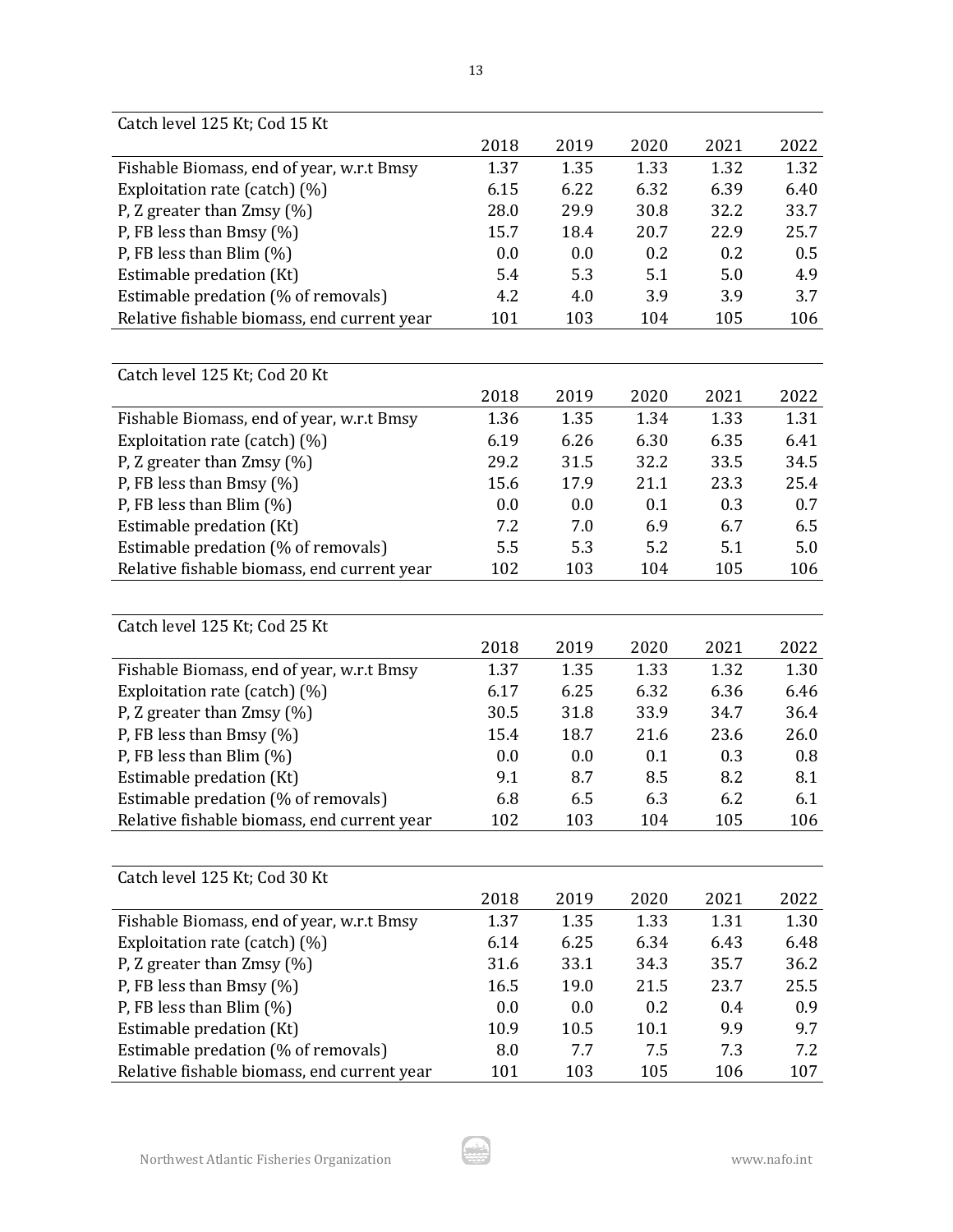| Catch level 125 Kt; Cod 35 Kt               |      |      |      |      |      |
|---------------------------------------------|------|------|------|------|------|
|                                             | 2018 | 2019 | 2020 | 2021 | 2022 |
| Fishable Biomass, end of year, w.r.t Bmsy   | 1.37 | 1.34 | 1.32 | 1.30 | 1.29 |
| Exploitation rate (catch) (%)               | 6.15 | 6.29 | 6.38 | 6.46 | 6.53 |
| P, Z greater than $Zmsy$ (%)                | 32.6 | 34.1 | 35.4 | 37.4 | 38.2 |
| P, FB less than Bmsy $(\%)$                 | 16.1 | 19.1 | 22.3 | 24.7 | 26.9 |
| P, FB less than Blim $(\%)$                 | 0.0  | 0.0  | 0.1  | 0.4  | 1.0  |
| Estimable predation (Kt)                    | 12.7 | 12.2 | 11.9 | 11.6 | 11.3 |
| Estimable predation (% of removals)         | 9.2  | 8.9  | 8.7  | 8.5  | 8.3  |
| Relative fishable biomass, end current year | 101  | 104  | 105  | 107  | 108  |
|                                             |      |      |      |      |      |
| Catch level 125 Kt; Cod 40 Kt               |      |      |      |      |      |
|                                             | 2018 | 2019 | 2020 | 2021 | 2022 |
| Fishable Biomass, end of year, w.r.t Bmsy   | 1.37 | 1.35 | 1.32 | 1.30 | 1.28 |
| Exploitation rate (catch) (%)               | 6.14 | 6.24 | 6.36 | 6.48 | 6.59 |
| P, Z greater than Zmsy (%)                  | 33.4 | 34.5 | 36.3 | 37.4 | 39.2 |
| P, FB less than Bmsy $(\%)$                 | 15.6 | 19.3 | 22.3 | 26.3 | 28.3 |
| P, FB less than Blim $(\%)$                 | 0.0  | 0.0  | 0.2  | 0.5  | 1.0  |
| Estimable predation (Kt)                    | 14.5 | 13.9 | 13.5 | 13.1 | 12.6 |
| Estimable predation (% of removals)         | 10.4 | 10.0 | 9.8  | 9.5  | 9.2  |
| Relative fishable biomass, end current year | 101  | 103  | 105  | 107  | 109  |
|                                             |      |      |      |      |      |
| Catch level 130 Kt; Cod 10 Kt               |      |      |      |      |      |
|                                             | 2018 | 2019 | 2020 | 2021 | 2022 |
| Fishable Biomass, end of year, w.r.t Bmsy   | 1.37 | 1.35 | 1.34 | 1.33 | 1.31 |
| Exploitation rate (catch) (%)               | 6.39 | 6.47 | 6.53 | 6.57 | 6.67 |
| P, Z greater than $Zmsy$ (%)                | 29.7 | 31.1 | 32.3 | 34.1 | 35.0 |
| P, FB less than Bmsy $(\%)$                 | 15.6 | 18.5 | 20.9 | 23.6 | 24.6 |
| P, FB less than Blim (%)                    | 0.0  | 0.0  | 0.1  | 0.4  | 0.7  |
| Estimable predation (Kt)                    | 3.6  | 3.5  | 3.4  | 3.3  | 3.3  |
| Estimable predation (% of removals)         | 2.7  | 2.6  | 2.6  | 2.5  | 2.4  |
| Relative fishable biomass, end current year | 101  | 103  | 104  | 104  | 106  |
|                                             |      |      |      |      |      |
| Catch level 130 Kt; Cod 15 Kt               |      |      |      |      |      |
|                                             | 2018 | 2019 | 2020 | 2021 | 2022 |
| Fishable Biomass, end of year, w.r.t Bmsy   | 1.36 | 1.35 | 1.34 | 1.32 | 1.30 |
| Exploitation rate (catch) (%)               | 6.42 | 6.47 | 6.55 | 6.64 | 6.73 |
| P, Z greater than $Zmsy$ (%)                | 30.9 | 32.0 | 33.8 | 34.9 | 36.1 |
| P, FB less than Bmsy (%)                    | 15.4 | 18.8 | 21.0 | 22.8 | 24.5 |
| P, FB less than Blim $(\%)$                 | 0.0  | 0.0  | 0.1  | 0.4  | 0.8  |
| Estimable predation (Kt)                    | 5.4  | 5.3  | 5.1  | 4.9  | 4.9  |
| Estimable predation (% of removals)         | 4.0  | 3.9  | 3.8  | 3.7  | 3.6  |
| Relative fishable biomass, end current year | 102  | 103  | 104  | 105  | 107  |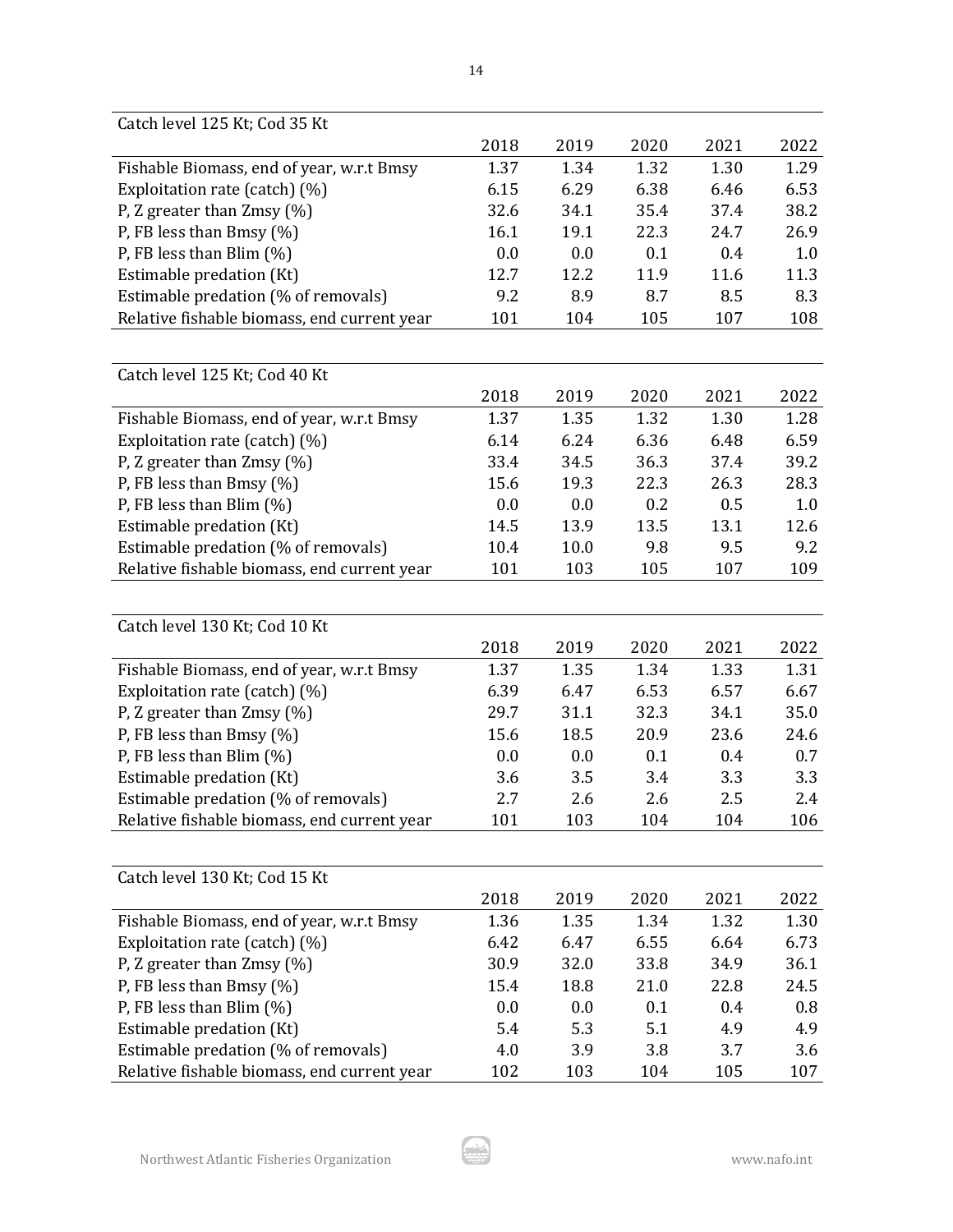| Catch level 130 Kt; Cod 20 Kt               |      |      |      |      |      |
|---------------------------------------------|------|------|------|------|------|
|                                             | 2018 | 2019 | 2020 | 2021 | 2022 |
| Fishable Biomass, end of year, w.r.t Bmsy   | 1.37 | 1.34 | 1.32 | 1.30 | 1.30 |
| Exploitation rate (catch) (%)               | 6.37 | 6.54 | 6.65 | 6.73 | 6.75 |
| P, Z greater than $Zmsy$ (%)                | 32.1 | 33.6 | 35.2 | 36.5 | 37.6 |
| P, FB less than Bmsy $(\%)$                 | 16.0 | 19.1 | 21.4 | 24.6 | 26.0 |
| P, FB less than Blim $(\%)$                 | 0.0  | 0.0  | 0.1  | 0.5  | 1.1  |
| Estimable predation (Kt)                    | 7.2  | 7.0  | 6.8  | 6.6  | 6.4  |
| Estimable predation (% of removals)         | 5.3  | 5.1  | 5.0  | 4.8  | 4.7  |
| Relative fishable biomass, end current year | 101  | 104  | 105  | 107  | 107  |
|                                             |      |      |      |      |      |
| Catch level 130 Kt; Cod 25 Kt               |      |      |      |      |      |
|                                             | 2018 | 2019 | 2020 | 2021 | 2022 |
| Fishable Biomass, end of year, w.r.t Bmsy   | 1.37 | 1.34 | 1.33 | 1.31 | 1.29 |
| Exploitation rate (catch) (%)               | 6.40 | 6.51 | 6.59 | 6.68 | 6.81 |
| P, Z greater than Zmsy (%)                  | 32.9 | 34.5 | 36.5 | 37.7 | 39.3 |
| P, FB less than Bmsy $(\%)$                 | 16.3 | 19.5 | 22.4 | 25.0 | 27.8 |
| P, FB less than Blim $(\%)$                 | 0.0  | 0.1  | 0.2  | 0.5  | 1.2  |
| Estimable predation (Kt)                    | 9.1  | 8.7  | 8.5  | 8.2  | 8.0  |
| Estimable predation (% of removals)         | 6.5  | 6.3  | 6.1  | 6.0  | 5.8  |
| Relative fishable biomass, end current year | 102  | 103  | 105  | 106  | 108  |
|                                             |      |      |      |      |      |
| Catch level 130 Kt; Cod 30 Kt               |      |      |      |      |      |
|                                             | 2018 | 2019 | 2020 | 2021 | 2022 |
| Fishable Biomass, end of year, w.r.t Bmsy   | 1.37 | 1.34 | 1.31 | 1.29 | 1.28 |
| Exploitation rate (catch) (%)               | 6.40 | 6.53 | 6.68 | 6.81 | 6.84 |
| P, Z greater than $Zmsy$ (%)                | 33.7 | 35.5 | 37.1 | 38.1 | 39.7 |
| P, FB less than Bmsy $(\%)$                 | 16.4 | 19.7 | 22.7 | 25.6 | 27.9 |
| P, FB less than Blim $(\%)$                 | 0.0  | 0.1  | 0.1  | 0.5  | 0.9  |
| Estimable predation (Kt)                    | 10.9 | 10.5 | 10.1 | 9.8  | 9.4  |
| Estimable predation (% of removals)         | 7.7  | 7.5  | 7.2  | 7.0  | 6.8  |
| Relative fishable biomass, end current year | 102  | 104  | 106  | 108  | 109  |
|                                             |      |      |      |      |      |
| Catch level 130 Kt; Cod 35 Kt               |      |      |      |      |      |
|                                             | 2018 | 2019 | 2020 | 2021 | 2022 |
| Fishable Biomass, end of year, w.r.t Bmsy   | 1.36 | 1.34 | 1.31 | 1.29 | 1.26 |
| Exploitation rate (catch) (%)               | 6.43 | 6.54 | 6.66 | 6.77 | 6.94 |
| P, Z greater than $Z$ msy (%)               | 34.5 | 36.7 | 37.9 | 39.3 | 40.9 |
| P, FB less than Bmsy (%)                    | 16.3 | 19.4 | 22.9 | 25.9 | 28.2 |
| P, FB less than Blim (%)                    | 0.0  | 0.0  | 0.2  | 0.6  | 1.2  |
| Estimable predation (Kt)                    | 12.7 | 12.3 | 11.8 | 11.5 | 11.2 |
| Estimable predation (% of removals)         | 8.9  | 8.7  | 8.3  | 8.1  | 7.9  |
| Relative fishable biomass, end current year | 102  | 104  | 106  | 107  | 110  |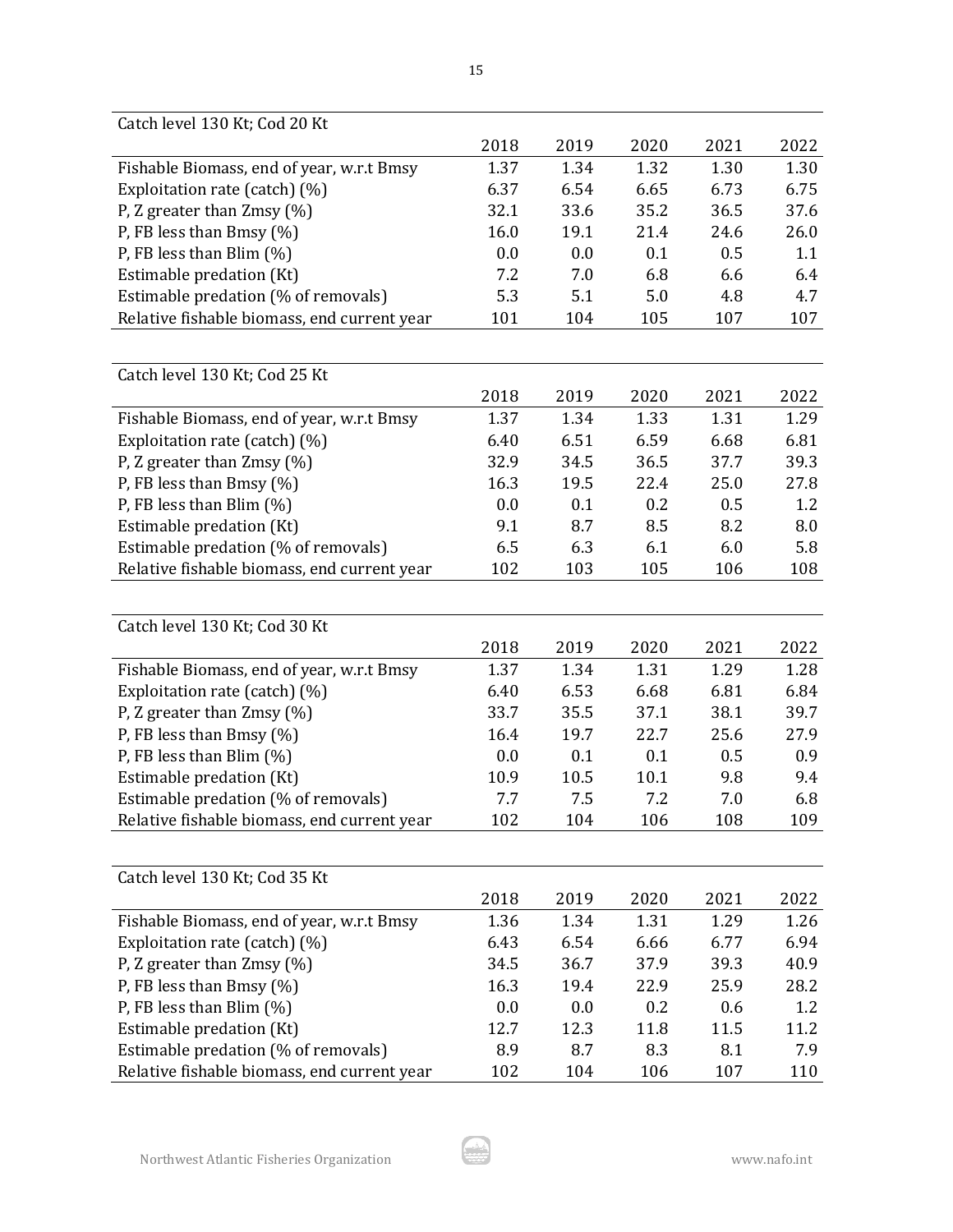| Catch level 130 Kt; Cod 40 Kt               |      |      |      |      |      |
|---------------------------------------------|------|------|------|------|------|
|                                             | 2018 | 2019 | 2020 | 2021 | 2022 |
| Fishable Biomass, end of year, w.r.t Bmsy   | 1.37 | 1.33 | 1.30 | 1.28 | 1.26 |
| Exploitation rate (catch) (%)               | 6.40 | 6.56 | 6.73 | 6.83 | 6.95 |
| P, Z greater than $Zmsy$ (%)                | 35.7 | 37.2 | 39.2 | 40.6 | 41.7 |
| P, FB less than Bmsy $(\%)$                 | 16.4 | 20.4 | 23.2 | 26.5 | 29.4 |
| P, FB less than Blim $(\%)$                 | 0.0  | 0.0  | 0.2  | 0.6  | 1.1  |
| Estimable predation (Kt)                    | 14.5 | 13.9 | 13.4 | 12.9 | 12.6 |
| Estimable predation (% of removals)         | 10.0 | 9.7  | 9.4  | 9.1  | 8.8  |
| Relative fishable biomass, end current year | 102  | 104  | 107  | 108  | 110  |
|                                             |      |      |      |      |      |
| Catch level 135 Kt; Cod 10 Kt               |      |      |      |      |      |
|                                             | 2018 | 2019 | 2020 | 2021 | 2022 |
| Fishable Biomass, end of year, w.r.t Bmsy   | 1.37 | 1.34 | 1.32 | 1.30 | 1.29 |
| Exploitation rate (catch) (%)               | 6.65 | 6.78 | 6.89 | 6.97 | 7.07 |
| P, Z greater than Zmsy (%)                  | 32.3 | 33.6 | 35.6 | 36.8 | 38.0 |
| P, FB less than Bmsy $(\%)$                 | 16.1 | 18.7 | 22.3 | 24.7 | 27.1 |
| P, FB less than Blim $(\%)$                 | 0.0  | 0.0  | 0.2  | 0.4  | 1.0  |
| Estimable predation (Kt)                    | 3.6  | 3.5  | 3.4  | 3.3  | 3.2  |
| Estimable predation (% of removals)         | 2.6  | 2.5  | 2.4  | 2.4  | 2.3  |
| Relative fishable biomass, end current year | 102  | 104  | 105  | 106  | 108  |
|                                             |      |      |      |      |      |
| Catch level 135 Kt; Cod 15 Kt               |      |      |      |      |      |
|                                             | 2018 | 2019 | 2020 | 2021 | 2022 |
| Fishable Biomass, end of year, w.r.t Bmsy   | 1.35 | 1.34 | 1.32 | 1.30 | 1.28 |
| Exploitation rate (catch) (%)               | 6.73 | 6.81 | 6.91 | 6.99 | 7.09 |
| P, Z greater than $Zmsy$ (%)                | 33.0 | 35.2 | 36.6 | 38.1 | 39.4 |
| P, FB less than Bmsy (%)                    | 15.6 | 18.9 | 22.0 | 25.5 | 28.0 |
| P, FB less than Blim $(\%)$                 | 0.0  | 0.0  | 0.1  | 0.5  | 1.1  |
| Estimable predation (Kt)                    | 5.4  | 5.2  | 5.1  | 4.9  | 4.8  |
| Estimable predation (% of removals)         | 3.9  | 3.7  | 3.6  | 3.5  | 3.4  |
| Relative fishable biomass, end current year | 103  | 104  | 106  | 107  | 108  |
|                                             |      |      |      |      |      |
| Catch level 135 Kt; Cod 20 Kt               |      |      |      |      |      |
|                                             | 2018 | 2019 | 2020 | 2021 | 2022 |
| Fishable Biomass, end of year, w.r.t Bmsy   | 1.36 | 1.33 | 1.32 | 1.30 | 1.28 |
| Exploitation rate (catch) (%)               | 6.67 | 6.82 | 6.91 | 7.01 | 7.10 |
| P, Z greater than $Z$ msy (%)               | 34.1 | 35.4 | 37.9 | 39.3 | 40.6 |
| P, FB less than Bmsy (%)                    | 16.2 | 19.8 | 23.1 | 25.7 | 28.2 |
| P, FB less than Blim $(\%)$                 | 0.0  | 0.0  | 0.2  | 0.6  | 1.1  |
| Estimable predation (Kt)                    | 7.2  | 7.0  | 6.7  | 6.5  | 6.3  |
| Estimable predation (% of removals)         | 5.1  | 4.9  | 4.7  | 4.6  | 4.5  |
| Relative fishable biomass, end current year | 102  | 104  | 106  | 107  | 108  |